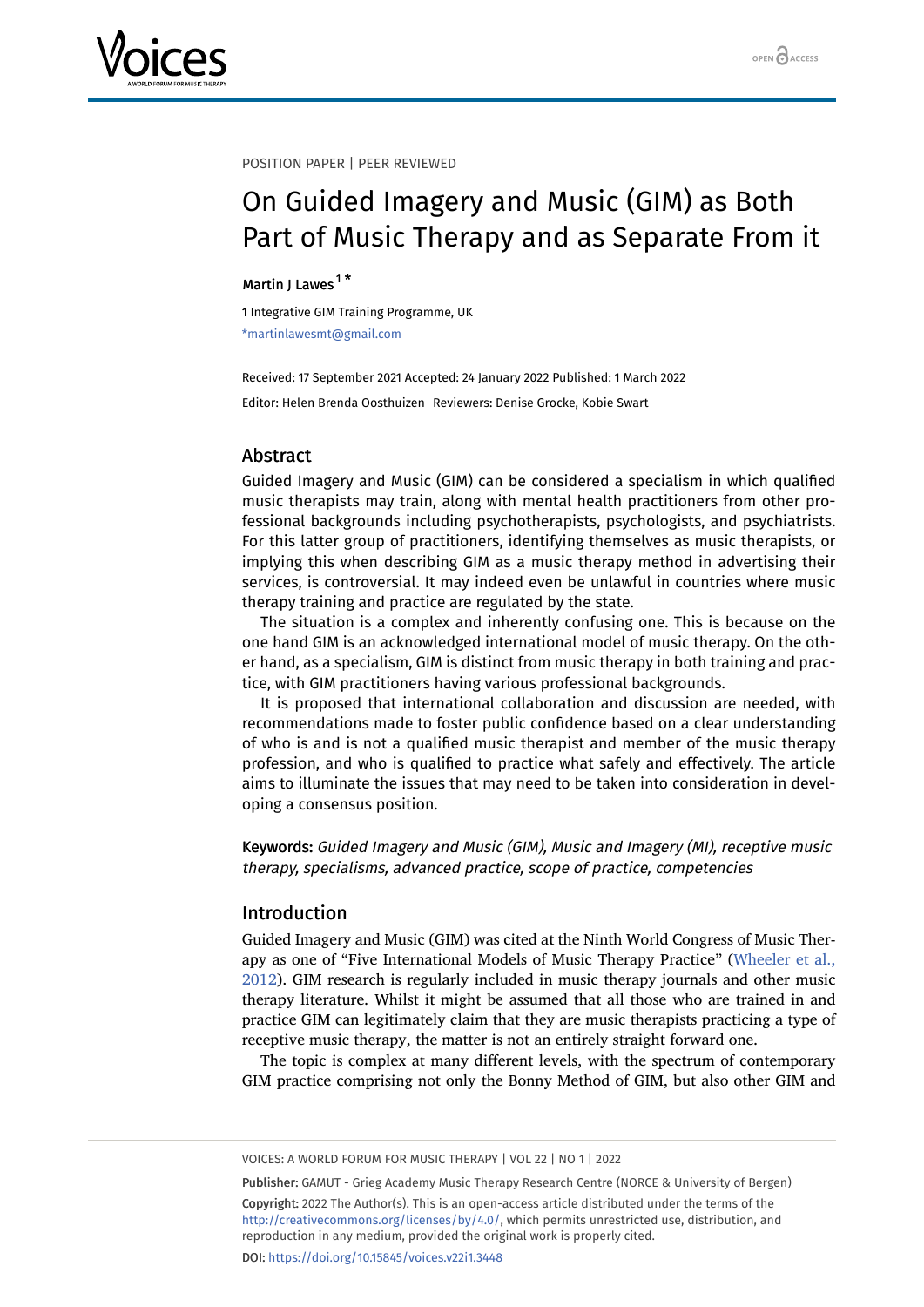Music and Imagery (MI) methods as discussed below ([Grocke & Moe, 2015\)](#page-23-0). There is also no international recognition that those trained in the Bonny Method and its variations ([Muller, 2014](#page-23-1)) become qualified music therapists based on their GIM training alone. Rather, GIM is a specialism (or rather a specialist area of practice) in which those who are already qualified as music therapists can train, as can practitioners from other professional backgrounds. Perhaps because of this, the international GIM organizations which endorse, register, or accredit practitioners do not, at the time of writing, define GIM as a music therapy method or model.

It is nevertheless evident that some European GIM trainers consider GIM training to be training in a type of music therapy, even if it does not lead to qualification as a music therapist. It has even been suggested that the European Association for Music and Imagery (EAMI) re-define the Bonny Method of GIM in part as a music therapy approach ([European Association for Music and Imagery, 2021a\)](#page-22-0).

With GIM internationally recognized as a music therapy model, Bonde ([2015](#page-22-1)) discusses what he considers to be a paradoxical situation in Europe:

It [The Bonny Method of GIM] is a truly international model of receptive music therapy, practised in five continents, and yet it is not registered or integrated in the European music therapy community, e.g. as related to the European Music Therapy Confederation (EMTC). (p. 86)

The author's impression is, nevertheless, that GIM is becoming increasingly valued by the music therapy profession as a specialism. Even if the EAMI, as a relatively newly established association, is not yet a member organization of the EMTC as it might potentially be, the EMTC in a Policy Statement do now formally recognize GIM as a specialism for those already qualified as music therapists [\(European Music Therapy](#page-22-2) [Confederation, 2018](#page-22-2)). The national music therapy organizations are encouraged by the EMTC to recognize GIM in the same way. The author is strongly supportive of developments such as this which foster the integration of GIM within music therapy.

The difficulty, as discussed, is that it is not only those who are already qualified as music therapists who train in GIM. Thus, what needs to be clarified is whether GIM practitioners from other professional backgrounds should be describing GIM as a type of music therapy in advertising their services and/or whether they should be identifying themselves to be music therapists. It is evident that some are beginning to do these things in Europe, seemingly based on the way the method has been presented during training.

The author's position is that there need be no conflict between fostering the ongoing recognition of GIM as a music therapy specialism on the one hand, and making sure that the public understand clearly that GIM training alone does not qualify practitioners as music therapists on the other hand. The public may become confused about this when practitioners who are not qualified music therapists describe GIM as music therapy in advertising their services. The US-based Association for Music and Imagery (AMI) appear to agree, advising their members:

Bonny Method [of GIM] training is not music therapy training. To avoid confusing the public and misleading their current and potential clients, the AMI strongly advises against non-music therapists (counselors, social workers, psychotherapists, or others) who are trained in the Bonny Method referring to themselves as music therapists or referring to their practices as music therapy. [\(Association for Music and Imagery, 2021b, pp. 7-8](#page-21-0))

The author welcomes these newly published guidelines, where in his view it is the international GIM organizations and GIM trainers who have the prime responsibility in ensuring ethical practice in the presentation of GIM and in advertising services. Given the apparent disparity between the views of some European GIM trainers who discuss and/or promote GIM training as being in a type of music therapy on the one hand ([Eu](#page-22-0)[ropean Association for Music and Imagery, 2021a\)](#page-22-0), and the views of the AMI on the other hand, the author believes international discussion to be needed to agree a consensus position.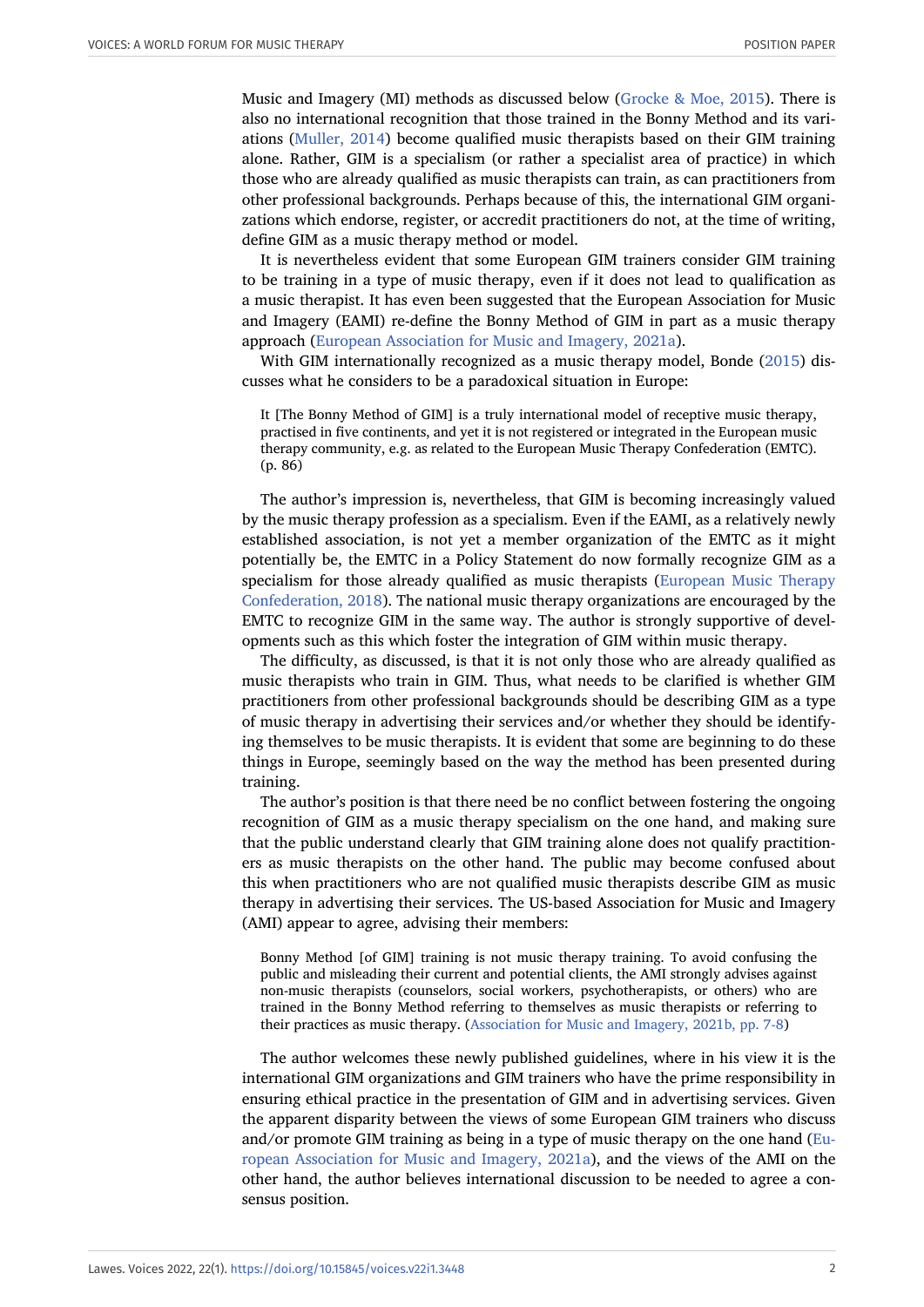The matter is a complex, multi-faceted one that is as confusing for the GIM community, including trainees, as it is for the wider music therapy community, other professionals, and the public alike. This article aims to contribute to and help inform discussion, where GIM is in some senses a part of music therapy but is also distinct from it in training and in practice.

Before discussing the differences between music therapy and GIM as a specialism, it is necessary first to clarify the complexity of GIM as a field of practice and the author's use of terms.

#### GIM as a Spectrum of Practice

In this article, the term GIM, as an abbreviation of Guided Imagery and Music, is used generically [\(Bruscia, 2015\)](#page-22-1) to encompass the full spectrum of practice developed by those trained in the Bonny Method of GIM. This spectrum includes not only the Bonny Method itself, but also what the AMI [\(2021a\)](#page-21-1) term "adaptations and modifications" (p. 9) of the method. These adaptations and modifications include other GIM methods along with the simpler Music and Imagery (MI) methods that have been developed, the latter of growing importance in both practice and research ([Bonde, 2017](#page-22-3); [Grocke](#page-23-0) [& Moe, 2015](#page-23-0); [Moe and Lund, 2017\)](#page-23-2).

The designation/title GIM therapist is used in a similarly generic way to the term GIM in the article. $<sup>1</sup>$  $<sup>1</sup>$  $<sup>1</sup>$ </sup>

#### The Bonny Method of GIM

The Bonny Method of GIM, and other GIM methods (as distinct from MI), are generally those that involve the client imaging to music in an expanded (altered, or non-ordinary) state of consciousness. The therapist guides the client's spontaneously evolving imagery process non-directively. In doing so, an interactive dialogue develops. The client describes their experience which the therapist affirms, the therapist asking open questions to support the unfolding of the client's imagery experience across what may be several different sensory modalities. These modalities might include what is seen (mentally visualized) or smelt by the client (with eyes closed, listening to the music in an altered state of consciousness), sounds and voices heard, what is experienced through touch, the experience of warmth or cold, and so on. The client's active embodied emotional involvement in the process as imager is encouraged as is their engagement with the music as co-therapist [\(Bruscia, 2015\)](#page-22-1).

Traditionally, programmes of recorded music are used in the Bonny Method of GIM, with music chosen that comes from the Western classical tradition. A music programme is generally comprised of between four and eight separate pieces, often individual movements from complete works, the duration of a music programme typically between 30 and 45 minutes. The pieces are carefully sequenced so as to help structure an unfolding imagery experience that can help address therapeutic need. Different music programmes are intended to work with different areas of experience and aspects of need.

Helen Bonny, the music therapist who originally developed GIM in the US in the 1970s, created a set of core music programmes which are still widely used ([Grocke,](#page-22-4) [2019b\)](#page-22-4), though many other programmes have since been developed by GIM practitioners [\(Grocke, 2019a\)](#page-22-5). Some of the newer programmes feature the music of other genres and traditions, including Chinese music, world music generally, orchestral versions of pop music, contemporary classical music, and jazz ([Fuglestad, 2019;](#page-22-6) [Ng, 2019\)](#page-23-3). Whilst GIM music programmes may be used in their original form, practitioners may also adapt them or programme the music more spontaneously in a session according to the unfolding of the client's inner process.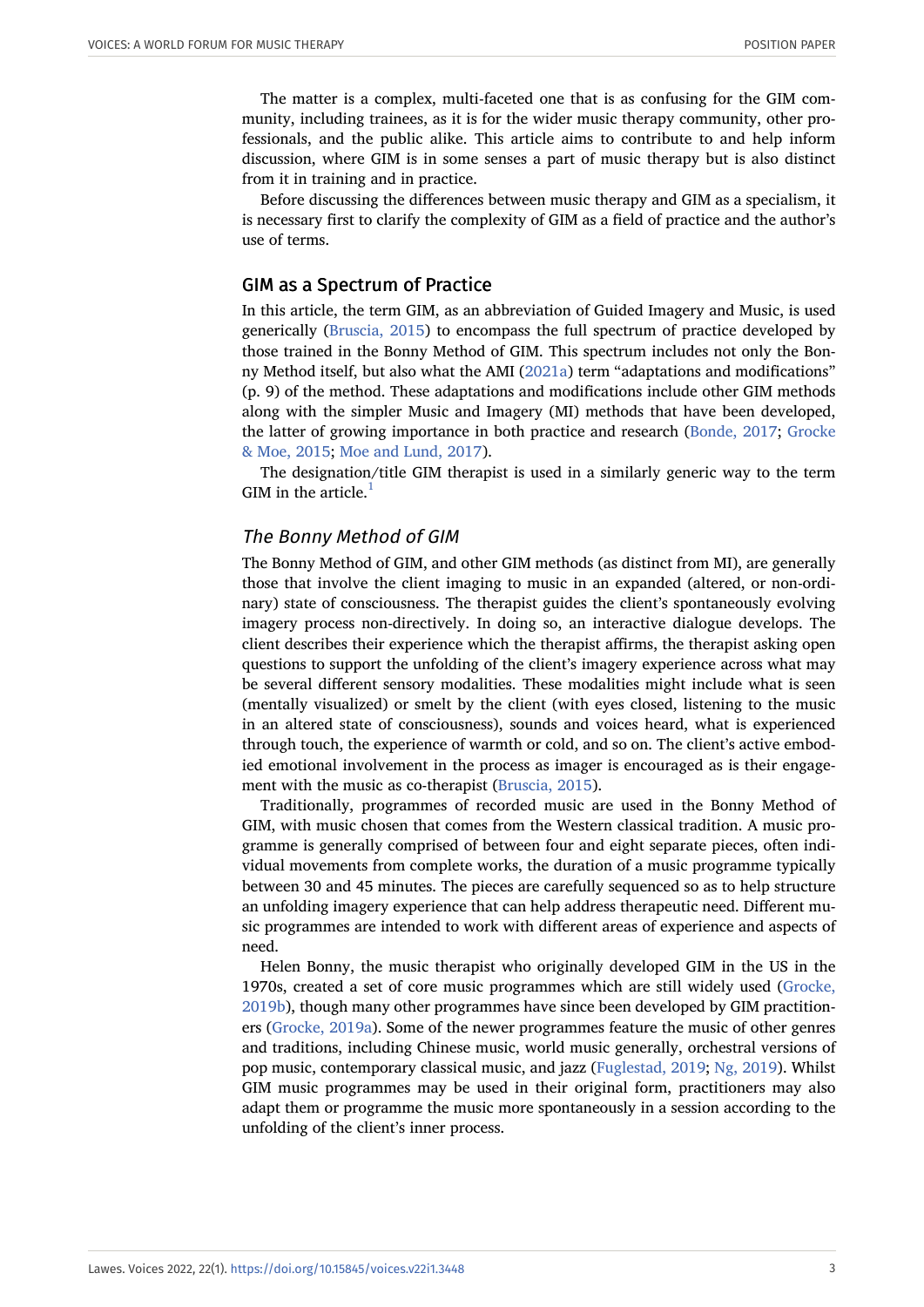# Adaptations and Modifications

Adaptations and modifications of the Bonny Method of GIM are identified in the literature employing a wide variety of terms. Some of these are generic terms including "Short GIM" (Grocke  $\&$  Moe, 2015) and MI, with each term encompassing its own spectrum of related methods. Bespoke terms are also used to identify specific models or methods that have been developed such as the "Continuum Model of GIM" ([Sum](#page-24-1)[mer, 2015](#page-24-1)), "Music, Drawing, and Narrative" [\(Booth, 2010\)](#page-22-7), "Focused Music Imaging" ([Dimiceli-Mitran, 2020\)](#page-22-8), "Music Breathing" [\(Körlin, 2019\)](#page-23-4), and "Short Music Journeys" [\(Wärja, 2015](#page-24-2)). Such methods as these, which can be considered independent methods in their own right ([Lawes, 2017](#page-23-5)), are often more suitable for work in healthcare settings than the Bonny Method of GIM itself [\(Bonde, 2017;](#page-22-3) [Moe and Lund, 2017](#page-23-2)).

Grocke explains why she conceives contemporary practice to be more a spectrum of different but related methods, than simply the Bonny Method of GIM and its adaptations:

I have a strong sense that GIM is going through a period of development not unlike MT [music therapy] in the 1980's and 1990's, where we had the five music therapy models (celebrated at the World Congress in Washington, 1999), but where each was also evolving into something new [ … ] I see GIM as being poised on a similar path of growth and expansion […] I don't particularly like the way we distinguish between the Bonny Method and the 'not the Bonny Method' way of thinking. I prefer to think of what we do as being on a spectrum […] [with contemporary research reflecting how] the Bonny Method is evolving into more discrete forms of therapy practice. ([Grocke, as quoted in Montgomery,](#page-23-0) [2015](#page-23-0))

Beyond the specific models or methods that have been developed and named, there is no international consensus about the use of generic terms to sub-categorise types of practice within GIM. The use of such terms as Short GIM and MI is indeed inconsistent in the literature with alternative terms also employed within the context of the ongoing developments in the field discussed by Grocke [\(as cited in Montgomery, 2015\)](#page-23-6). For the purposes of this article, the author will clarify his usage of Short GIM and MI in a way that is broadly consistent with Grocke & Moe,  $2015.<sup>2</sup>$  $2015.<sup>2</sup>$ 

#### Short GIM

In Short GIM, the procedure adopted in the Bonny Method of GIM is modified. The main difference is that that there are typically between five and fifteen minutes of music only, with other elements of the session potentially shortened as well [\(Grocke &](#page-23-0) [Moe, 2015\)](#page-23-0). In Summer's ([2015](#page-24-1)) Continuum Model, which integrates different methods and levels of practice, two types of Short GIM are employed. These are "Supportive GIM" (p. 345) which is resource-oriented, and "Re-educative GIM" (p. 346) which is oriented towards addressing specific emotional difficulties or conflicts. The intention is for the client to remain focused on a single emotion and the associated imagery content. A short sequence of music is used to facilitate a process of deepening and integration, where individual music selections may be repeated.

In the Bonny Method of GIM, which Summer  $(2015)$  considers a reconstructive<sup>[3](#page-19-0)</sup> method in her model, the process is a more freely evolving one oriented towards deeper unconscious exploration, transformation, and transcendence. The music programme employed (whether an existing or a spontaneously created one) is likely to feature a complex unfolding musical narrative, generating a correspondingly complex unfolding imagery process featuring many different emotions and images. The different types of GIM in Summer's model (supportive, re-educative, and reconstructive) can thus be understood to address different levels of need and provide a correspondingly different type of experience for the client––a more focused one on the one hand, or a more freely evolving one on the other hand.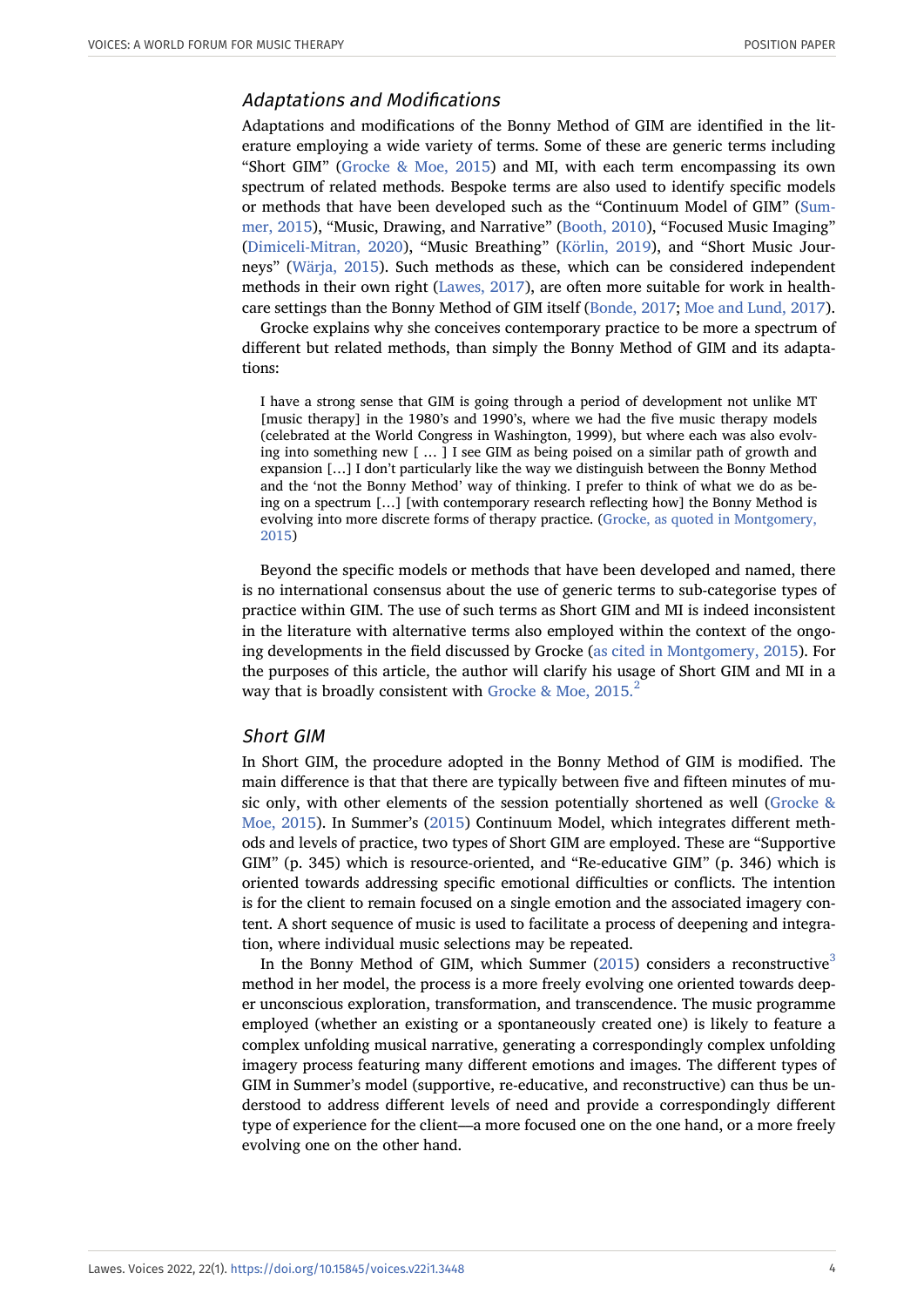#### Group GIM

Group GIM has many similarities with individual work. Here the main difference is that the verbal interaction during the music listening takes place either between the therapist and group members, or amongst the group members alone [\(Grocke & Moe,](#page-23-0) [2015](#page-23-0)).

# Music and Imagery (MI)

MI methods, whether in individual or group work, are differentiated from the GIM methods in that they do not involve the non-directive guiding and verbal dialogue which are a core feature of the GIM methods. The client's imagery experience is unguided [\(Grocke and Moe, 2015](#page-23-0)). Whilst in MI the client may be in an expanded state of consciousness ([see examples included in Grocke and Moe, 2015](#page-23-0)), MI methods have also been developed where the client engages in drawing or other expressive arts whilst listening to the music in an ordinary state of consciousness [\(Booth, 2010;](#page-22-7) [Dimiceli-Mi](#page-22-8)tran,  $2020^4$  $2020^4$ ; [Summer, 2015\)](#page-24-1).

MI sessions are usually of shorter duration than the 1.5–2 hours needed for a Bonny Method of GIM session. The work is typically, though not always, resource-oriented, often using a single piece of music or a short sequence of music of between five- and fifteen-minutes duration. Both individual and group work may be undertaken [\(Grocke](#page-23-0) [and Moe, 2015\)](#page-23-0).

There may be an especial emphasis on the collaboration of client and therapist in MI. In "Supportive Music and Imagery" (SMI) ([Paik-Maier, 2017](#page-23-7); [Summer, 2015, p.](#page-24-1) [343\)](#page-24-1) that is a part of Summer's Continuum Model, for example, the client is helped to choose the music used which may come from their own collection or the therapist's<sup>[5](#page-19-2)</sup>, the music potentially of diverse genres and traditions. Adaptations and modifications generally employ a wider variety of musical genres than are used in the Bonny Method of GIM, including easy listening, new age, contemporary and film music ([Grocke and](#page-23-0) [Moe, 2015](#page-23-0)).

Bruscia defines the Bonny Method of GIM to include not only the type of individual work described above but also the group form developed by Bonny. Bonny referred to this as either "Group GIM" or "Music and Imagery" ([as cited in Bruscia, 2015, p. 16](#page-22-1)). However, Bonny Method work of this type does not include interactive guiding/dialogue. Thus, according to Grocke and Moe's ([2015](#page-23-0)) definition being followed by the author, Bonny's groupwork method is a type of "Group Music and Imagery" (p. 6). This needs to be differentiated from Group GIM involving dialogue as referred to above.

# Addressing Diverse Needs in a Safe, Effective, and Flexible Way: The Use of an Evolving Spectrum of Methods in Contemporary Practice

Both GIM and MI may be applied in individual and groupwork "for purposes of therapy, healing, self-development, personal growth, or spiritual enlightenment" [\(Bruscia,](#page-22-1) [2015, p. 16](#page-22-1)), with the contemporary spectrum of practice developed to address the needs of diverse clients in diverse settings. To ensure work that is safe and effective, there may be different types of need as well as contraindications to consider. Music Breathing [\(Körlin, 2019\)](#page-23-4), for example, is a systematic method developed to address the needs of clients with complex PTSD, where the Bonny Method of GIM would be contraindicated, at least to begin with. The individual chapters in *Guided Imagery & Music (GIM) and Music Imagery Methods for Individual and Group Therapy* [\(Grocke & Moe,](#page-23-0) [2015](#page-23-0)) illustrate the range of methods and applications that have been developed.

Whilst a single MI or GIM method may be employed for all the work with a particular client (or group), different methods may also be used at different stages of work with a single client (or group). In the Continuum Model, for example, either MI or GIM may be employed, and work undertaken using one of these methods that is supportive, re-educative or reconstructive in nature as needed. Indeed, different methods and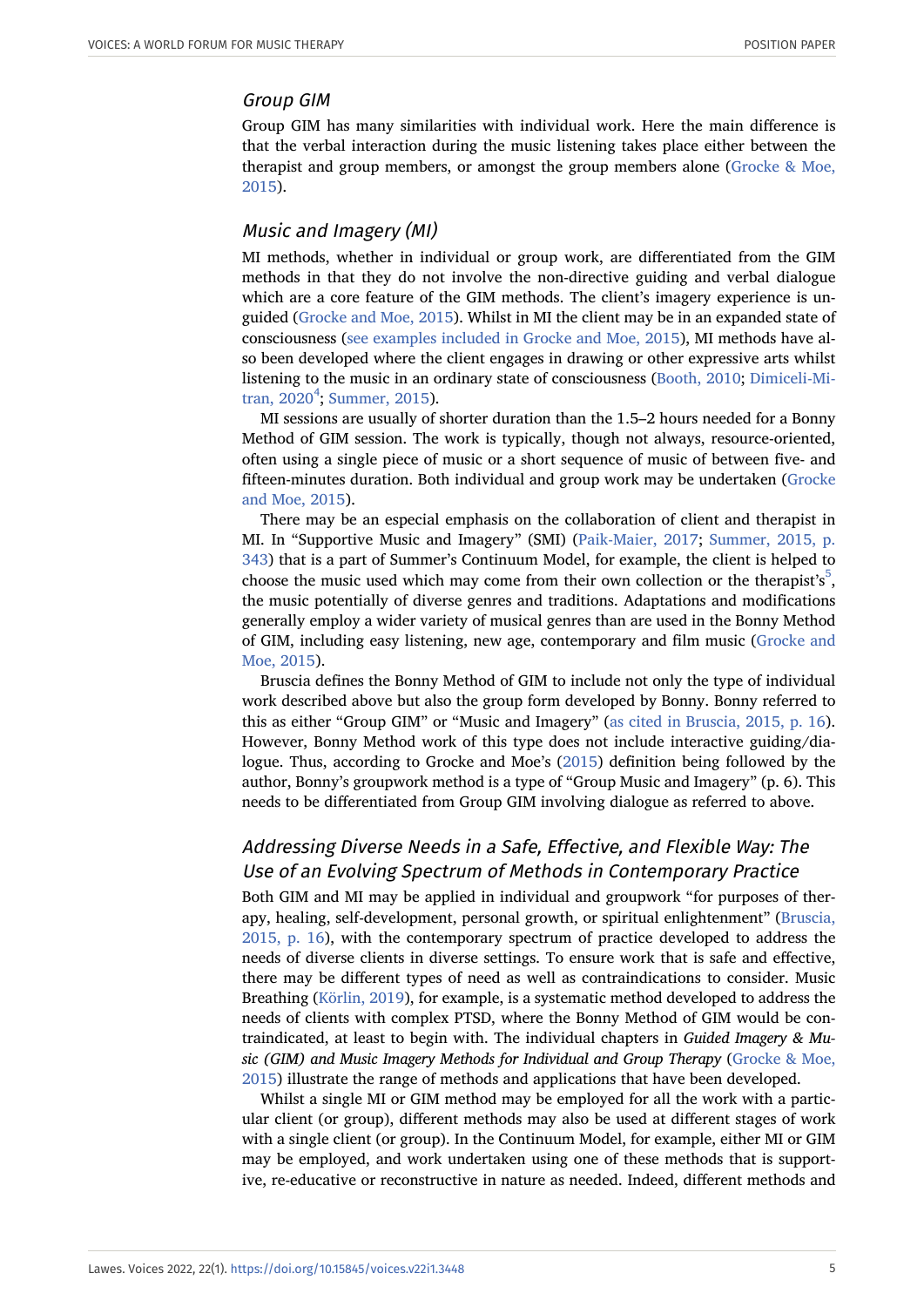levels of work can potentially be combined within a single session as part of a clientcentred approach that is creative and flexible [\(Summer, 2015](#page-24-1)).

# GIM Training and the International GIM Associations

Just as GIM as a field of practice has steadily evolved over the course of several decades, so has GIM training, with training standards developed to help ensure safe and effective practice.

The US-based Association for Music and Imagery (AMI), which is the longest established international GIM organization, endorses trainers and training programmes that meet its published Training Standards [\(Association for Music and Imagery, 2021a\)](#page-21-1). The AMI has a Code for Ethical Conduct and Standards of Practice, and provides guidelines for Continuing Education.

The Music and Imagery Association of Australia (MIAA) registers GIM therapists who have completed a MIAA approved GIM training programme. The MIAA also has a Code of Ethics including a grievance procedure ([Music and Imagery Association of](#page-23-8) [Australia, 2020](#page-23-8)).

Apart from the AMI, the only international GIM organization to have published GIM Training Standards is the EAMI ([European Association of Music and Imagery, 2019](#page-22-9)). The organization endorses training programmes that meet its standards and accredits GIM therapists and trainers.

# GIM Training Standards and Scope of Practice

GIM training is typically undertaken as training in a specialism (or advanced method of practice) by those who are already qualified as music therapists on the one hand, or who are qualified mental health counsellors, psychotherapists, psychologists, psychiatrists or similar on the other hand. Whilst the EAMI require such previous therapeutic training and experience as a pre-requisite for GIM training, $^{6}$  $^{6}$  $^{6}$  the AMI Training Standards ([2021a](#page-21-1)) require that trainees must "have or be in the process of obtaining all necessary additional training to practice as credentialed mental health practitioners,<sup>[7](#page-19-4)</sup> in their own countries" (p. 12). The AMI describe this as being necessary to ensure "legal legitimacy" and to provide "added clinical expertise" in undertaking the "depth work" that GIM involves ([Association for Music and Imagery, 2005, p. 5](#page-21-2)).

The AMI and EAMI Training Standards are competency-based, setting out the knowledge and skills required of a professional GIM practitioner. The EAMI Standards embrace the full range of contemporary practice including MI, reflecting the importance of this in Europe ([Bonde, 2017](#page-22-3); [Moe and Lund, 2017](#page-23-2)). The AMI Training Standards, in contrast, only cover practice in the Bonny Method of GIM at present. Trainers may, nevertheless

require additional training in related techniques that are not covered in these Standards. Such techniques may include applications geared towards short experiences using many genres of music for both individuals and groups in a variety of settings. These techniques are neither to be confused with nor named The Bonny Method. Teaching methodologies, supplementary content, and resource materials are left to the discretion of the Primary Trainer. ([Association for Music and Imagery, 2021a, p. 1](#page-21-1))

Though all practitioners are taught the principles of adapting and modifying the method according to client need, $^8$  $^8$  endorsed training programmes will differ in relation to the specific Short GIM and MI methods which may or may not be taught. Correspondingly, practitioner's scope of practice––what they are trained to do safely and effectively––will vary to some extent amongst those qualified as GIM therapists.

Because those who train in GIM come from different professional backgrounds, the situation is an especially complex one. The extent of a GIM practitioner's overall scope of practice will depend both on the knowledge and skill base associated with their original training which GIM training extends, and on whatever GIM and MI methods they may have been taught in addition to the Bonny Method of GIM. Therapists may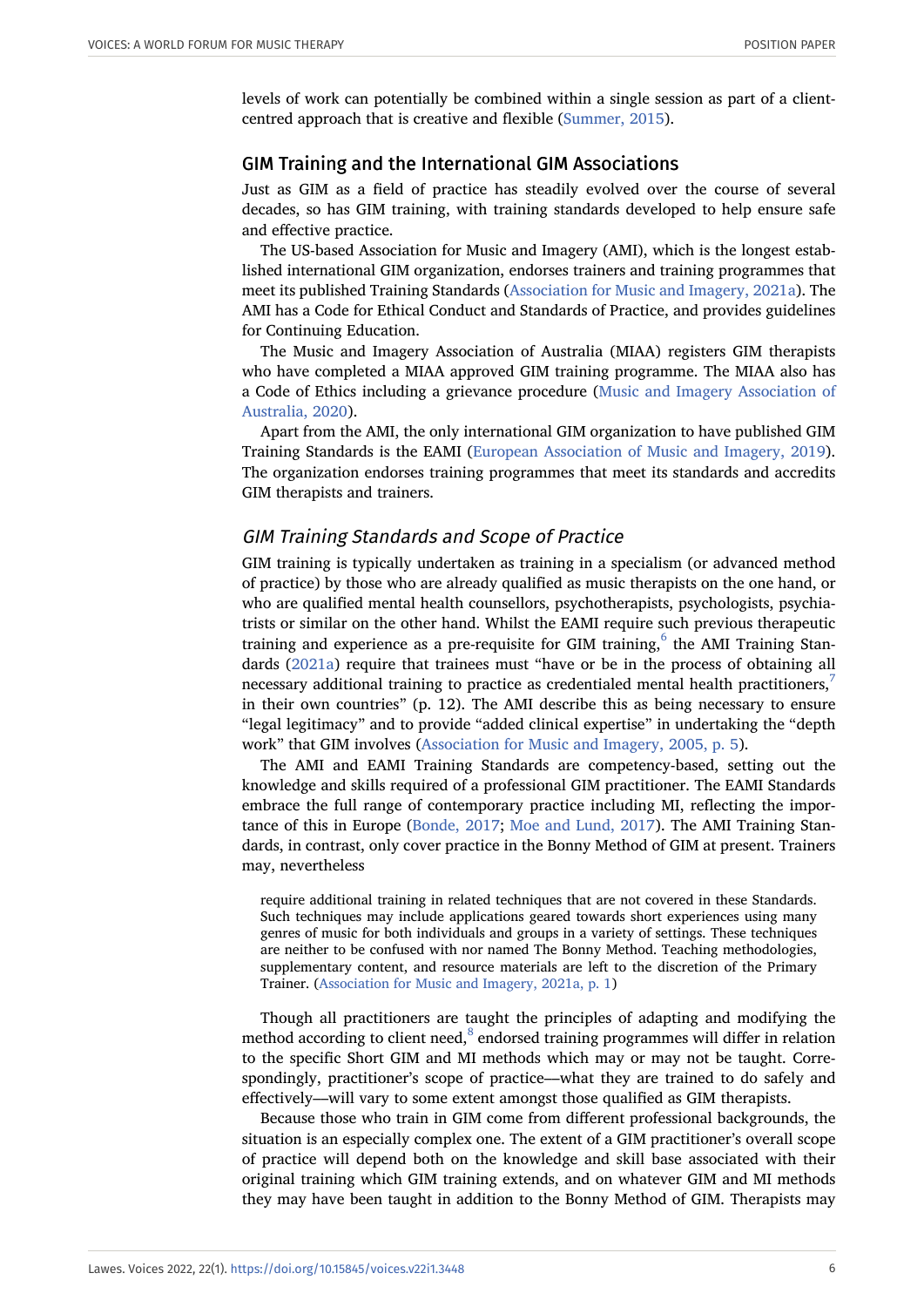also integrate elements of the different methods in which they have been trained, for instance Eye Movement Desensitization & Reprocessing (EMDR) and GIM, or music therapy improvisation and GIM.

Another factor is that separate training in MI is now increasingly available, with the EAMI developing training standards for this [\(European Association for Music and](#page-22-0) [Imagery, 2021a](#page-22-0); [Frohne-Hagemann, 2021\)](#page-22-10). With some GIM training programmes, MI training can be undertaken as complete in itself, whilst at the same time it represents the first or foundational stage of training in GIM for those wanting to pursue this, where the main focus is usually on the Bonny Method of GIM. For practitioners trained in MI alone (who do not pursue further training), their scope of practice will be more limited, with a designation such as MI Therapist more appropriate than GIM Therapist.

#### GIM Competencies

Broadly considered, the competencies required for safe and effective practice in the Bonny Method of GIM (and similarly with other GIM and MI methods), can be clarified as they relate to the different phases of a therapy session, each phase having its associated knowledge and skill set.

1. *The prelude or pre-music discussion*

Verbal skills are required to facilitate a discussion about the client's current concerns and identify a focus for the session. An understanding of both conscious and unconscious processes and communication are needed. However, in GIM the client's issues are not addressed in the way they are in verbal therapy. Rather, the verbal components of the session serve to prepare for, and afterwards to help the client process the therapeutic music and imagery experience.

2. *The relaxation induction and focus*

This involves the therapist supporting the client to enter an altered state of consciousness ready for the central music and imagery experience that follows. GIM therapists learn how do use different types of relaxation procedure for different therapeutic purposes, how to match induction and music, and how to suggest an imagery focus, which could potentially be of many different types, related to the agreed aim of the session.

3. *Music travel*

This is the central music and imagery experience. The knowledge and skills required in this part of the session relate to the music, to working with altered states of consciousness, to the guiding, and to the imagery:

a. *Music*

The therapist needs to have a sophisticated understanding of the nature and function of the recorded music used in GIM, a thorough, experience-based knowledge of the music programmes, the ability to choose a suitable music programme for the client, along with the skills to adapt/swap a programme when necessary and/or to spontaneously programme the music for the client.

b. *Altered (or non-ordinary) states of consciousness*

The therapist needs a thorough, experience-based understanding of altered states of consciousness, and of how to work safely and effectively with them, understanding the potential risks involved and how to mitigate them (for instance, involving the use of adaptations and modifications).

c. *Guiding*

The therapist needs to know how to guide the client's music and imagery experience non-directively using verbal and non-verbal interventions. The therapist needs to be able to guide a wide variety of different types of imagery experience. They need to know how to facilitate the deepening of the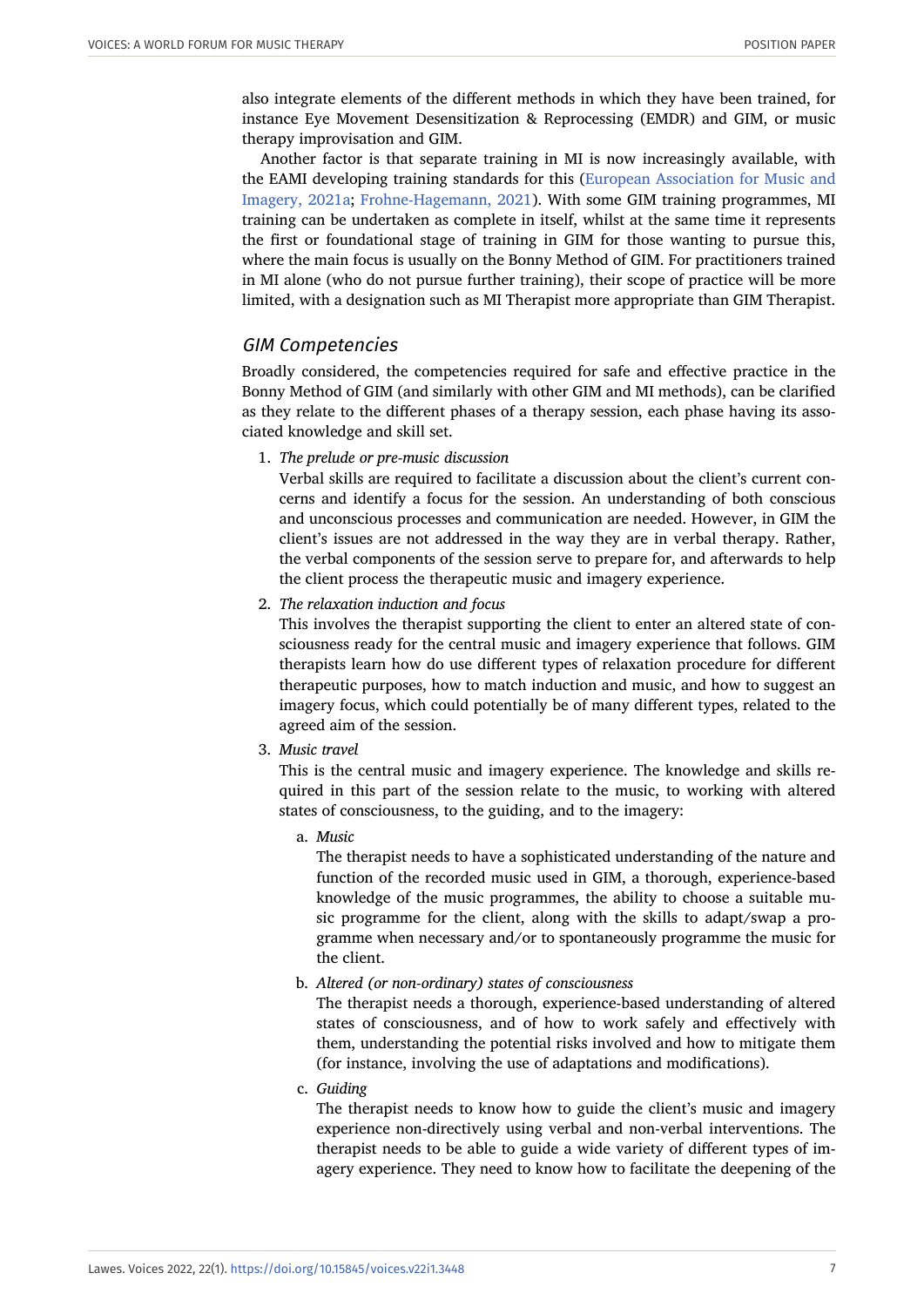process and the client's active multi-modal engagement in it, and how to facilitate the client's engagement with the music as co-therapist.

d. *Imagery*

GIM therapists need a comprehensive understanding of imagery; of its metaphorical nature; and of different types, modalities, and levels of imagery, ranging from the personal/psychodynamic, to the mythical/archetypal, to the transpersonal and spiritual. The therapist needs to have a sophisticated, experience-based understanding of imagery processes and associated with this of therapeutic change.

- 4. *Prelude: Creative and verbal processing*
	- a. *Creative processing*

The therapist needs a specialist knowledge of mandala drawing as used in Bonny Method of GIM work. An in-depth understanding of The Great Round of the Mandala ([Fincher, 2010](#page-22-11)) and associated with this of colour and form are also needed. So is an understanding of the function of mandala drawing in GIM.

b. *Verbal processing*

The therapist needs the specialist skills required to help the client transition from the music and imagery experience, possibly via the creative processing involved in mandala drawing, to verbal processing. The aim is to help the client make sense of and integrate the music and imagery experience and gain insight, with a non-interpretative, client-led stance generally being adopted.

# Unique, Advanced Therapeutic Competencies

Whilst there may be some degree of overlap with a therapist's existing knowledge and skills acquired from their primary therapeutic training, practice in the Bonny Method of GIM requires a highly complex and sophisticated knowledge and skill set of its own that is unique to the type of work that it is. The associated competencies and scope of practice differ substantially from those of both music therapists and verbal therapists, the Bonny Method of GIM not only a specialist but also an advanced method in which already qualified therapists can train ([Cohen, 2018](#page-22-12)).

For music therapists, their original training represents an entry-level qualification to become a member of the music therapy profession. The associated competencies then form the basis for training in the Bonny Method of GIM, which imparts further specialist or advanced competencies. The situation however, is complex, and indeed confusing. This is because as an advanced-level training undertaken also by other professionals, GIM training does not in itself impart the entry level competencies acquired through music therapy training. Thus, in the US, for instance, training in the Bonny Method is

considered advanced training for a music therapist but such training is only one component of achieving advanced competency as a music therapist (AMTA, 2015). Moreover, Bonny Method training certainly does not bestow upon the trainee the professional level of competence in music therapy (AMTA, 2013) that is prerequisite to achieving advanced competence. ([Association for Music and Imagery, 2021b, p. 8\)](#page-21-0)

Other professionals need to have acquired the foundational competencies required to train in GIM through their original entry-level qualification as a credentialed mental health or psychotherapeutic practitioner ([Association for Music and Imagery, 2021a;](#page-21-1) [European Association of Music and Imagery, 2019\)](#page-22-9).

The unique, advanced-level, specialist therapeutic competencies acquired through training in GIM thus need to be differentiated from the competencies of a qualified music therapist not trained in GIM. Similarly in the case of the competencies of other professionals.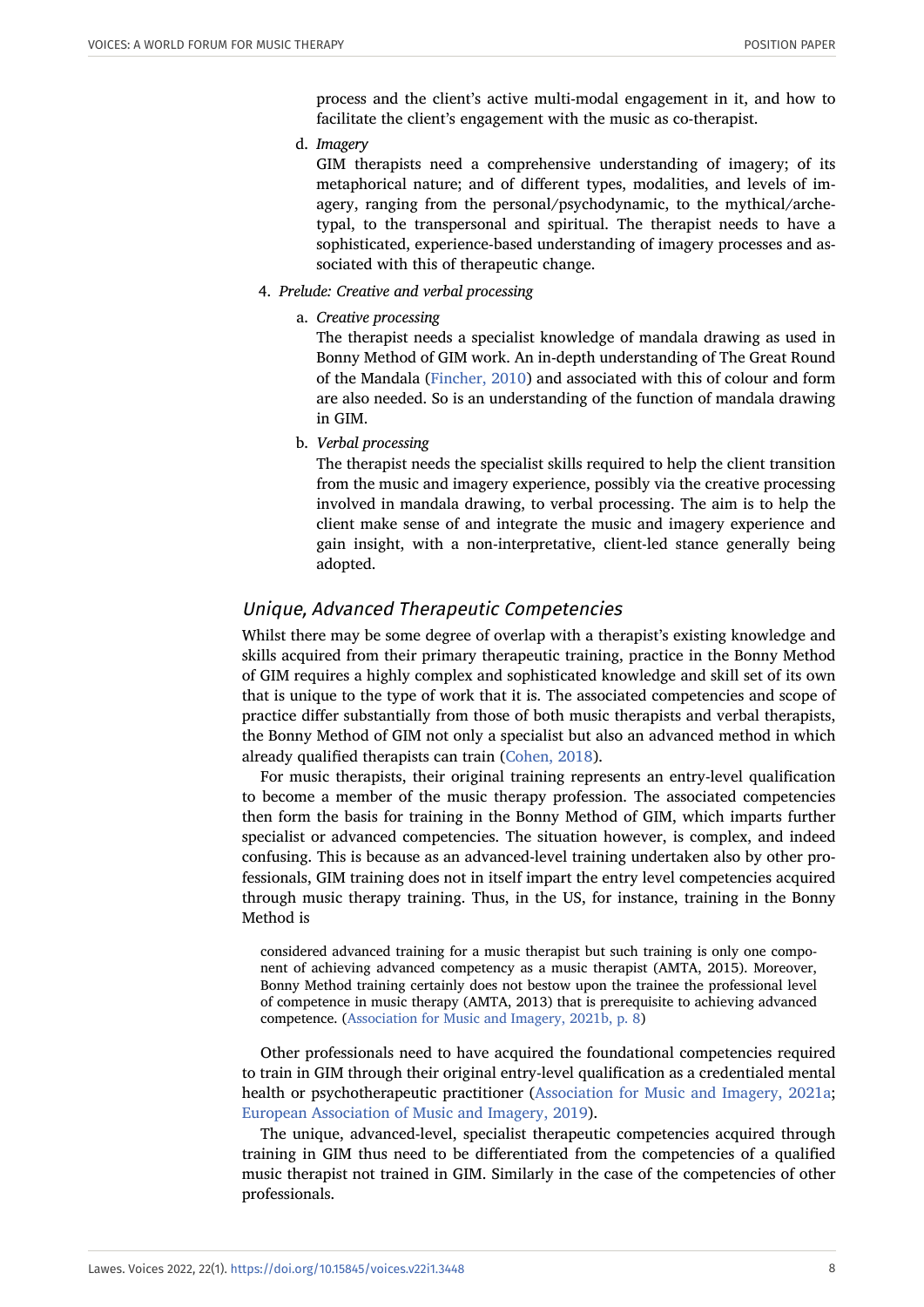# Music Therapy Training and Competencies

Those who call themselves music therapists normally have a bachelor's degree or higher in music therapy or an equivalent level qualification in the discipline, dependent on the country in which they trained and on their training programme.

Music therapy training varies from country to country and often from course to course within a country. In general terms, it can be thought of as a training for musicians who learn how to apply, develop, and adapt their existing music skills to work therapeutically with clients in addressing need. Dependent on the training programme and country, there may be various ways in which practitioners are taught how active music-making and creation can be used to foster therapeutic engagement and process where interpersonal relating and/or social participation are central. Active music therapy approaches taught may involve improvisation, songwriting, and/or music performance and arrangement. Music therapists' competencies acquired through training are principally those required to use these active approaches safely and effectively.

Whilst receptive- or listening-based approaches may also be taught, this is typically only at a foundational level<sup>[9](#page-20-1)</sup> where the techniques learnt need to be differentiated from GIM, which requires specialist training as discussed. Thus, Bruscia ([2015](#page-22-1)) discusses "projection listening" and "relaxation listening" (p. 66) as techniques that "belong within the boundaries of music therapy practice because they evolved prior to and independently of the Bonny Method or GIM, and because they require expertise in music therapy but not necessarily [in] GIM or the Bonny Method" (p. 66).

Other receptive music therapy approaches that are distinct from GIM include song lyric discussion and reminiscence, music appreciation, various methods that involve art media, vibroacoustic therapy, and music and movement [\(Grocke & Wigram, 2007](#page-23-9)). Further receptive music therapy methods practiced in Germany, Denmark, Sweden, and Luxembourg are included in a publication edited by Frohne-Hagemann ([2007](#page-22-13)).

Muller [\(2014\)](#page-23-1) devotes an entire publication to describing the components which define practice in the Bonny Method of GIM. On this basis, he clarifies the boundaries between the Bonny Method and other GIM practices, and between GIM and receptive music therapy techniques that involve imaging to music. He discusses why it is important to be clear about such boundaries: "Without them, it is unclear who is trained to do what, what practices are potentially harmful when used by the untrained, and what practices can be used safely to benefit patients" (p. 89). In the light of these considerations, characterising GIM as a receptive music therapy method confuses the boundaries between different areas of practice, each requiring different training.

With MI, the situation is especially complex. This is where the scope of practice of qualified music therapists in the US is defined by the American Music Therapy Association (AMTA) and Certification Board for Music Therapists (CBMT) to include "music and imagery":

The music therapy interventions may include music improvisation, receptive music listening, song writing, lyric discussion, music and imagery, singing, music performance, learning through music, music combined with other arts, music-assisted relaxation, musicbased patient education, electronic music technology, adapted music intervention, and movement to music. ([AMTA & CBMT, 2015\)](#page-21-3)

It is important not to confuse the receptive music therapy interventions including music and imagery that lie within the competencies of music therapists (not trained in GIM), with the specialist MI methods developed by GIM practitioners, that are therefore best not identified as receptive music therapy techniques.

The matter has the potential to become even more complex with MI training standards being developed in Europe. These may include standards both for MI methods that "require a psychotherapeutically informed prequalification as required in the EA-MI Training Standards," and standards with reduced entry requirements for training in "low-threshold" MI modalities which "do not go into therapeutic depths" (Frohne-Hagemann, p. 4). This latter proposal is, however, a controversial and problematical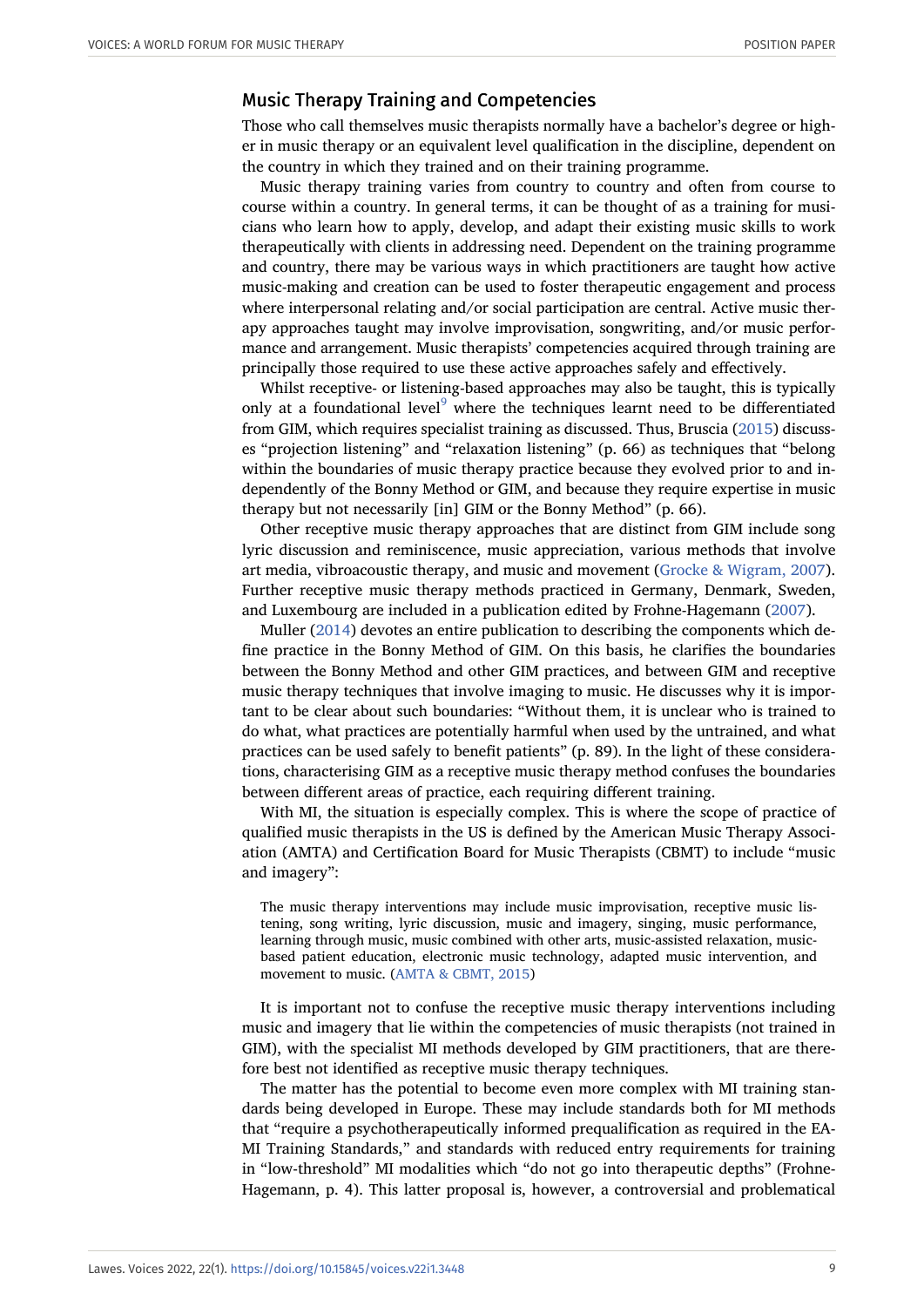one in terms of ensuring client safety as is recognized by the EAMI. $^{10}$  $^{10}$  $^{10}$  In the author's view, whatever standards may in the end be published, the use of terms and associated clarification of professional boundaries and scope of practice will need to be given very careful consideration to avoid confusing trainees, practitioners, other professionals, and the public alike, about who is qualified to do what safely and effectively.

Although GIM is a specialism that requires additional training beyond a music therapist's original qualification, music therapy training programmes (in the UK, for example) increasingly include lectures about GIM, informing trainees about the method as part of the broader field of practice. There are also a few music therapy training programmes internationally where Level I GIM training is included<sup>[11](#page-21-5)</sup>. However, this introductory level of training (typically of around five days duration) does not equip therapists to practice the Bonny Method, nor any other type of GIM. For that further training is required, with the full training typically taking from three to five years to complete.

Whilst GIM training can be considered a further specialist training for music therapists, it is also, as discussed, a training suitable for credentialed mental health practitioners [\(Association for Music and Imagery, 2021a](#page-21-1)) or trained psychotherapeutic practitioners [\(European Association of Music and Imagery, 2019\)](#page-22-9) who are not musicians and who do not come from a music therapy background. This is because as a receptive method, GIM does not involve active music-making and require the associated music therapy competencies on the part of the therapist as a pre-requisite for GIM training.

Music therapists who go on to train in GIM can legitimately claim it to be part of what they have to offer as music therapists. However, the situation is more complex for those trained in GIM who are not qualified music therapists. To help illuminate the matter, an outline of the situation in the UK is presented next, where the title music therapist is legally protected.

#### Music Therapy, GIM and State Regulation in the UK

#### Protection of Title and Misuse of Title

To use the title music therapist, UK-based practitioners are legally required to register with the Health and Care Professions Council (HCPC). This is the government-appointed body that regulates the profession. To apply for HCPC registration in the first place, practitioners must have qualified in music therapy on one of the HCPC approved music therapy MA training programmes which are themselves regulated by the HCPC.

The UK legislation set outs that a person who uses a protected title whilst unregistered commits an offence which is prosecutable if they do so "with intent to deceive (whether expressly or by implication)" ([Leglislation.gov.uk, 2002, Article 39\[1\]](#page-23-10)). The last clause here means that the HCPC would have concerns and consider using their legal powers if someone did not use the protected title itself but implied it in other ways. An example would be where someone did not advertise using the protected title music therapist but stated in their advert that they offered music therapy [\(Health and](#page-24-3) [Care Professions Council, 2018a](#page-24-3)).

On this basis, only those registered as music therapists with the HCPC, and not mental health practitioners from other training backgrounds, may state or imply in advertising their services that they practice music therapy. Anyone else doing this is liable to prosecution.

Thus, UK-based GIM practitioners not additionally qualified in music therapy, and therefore not registered with the HCPC as music therapists, would likely be committing an offence should they use the title music therapist or imply this by stating that they practiced receptive music therapy, for example.

The situation would be similar with practitioners not registered as music therapists who had undertaken training in *Therapeutic Songwriting*, for example, which is available as a university-accredited training in the UK ([UWE Bristol, 2021\)](#page-24-4). On the basis of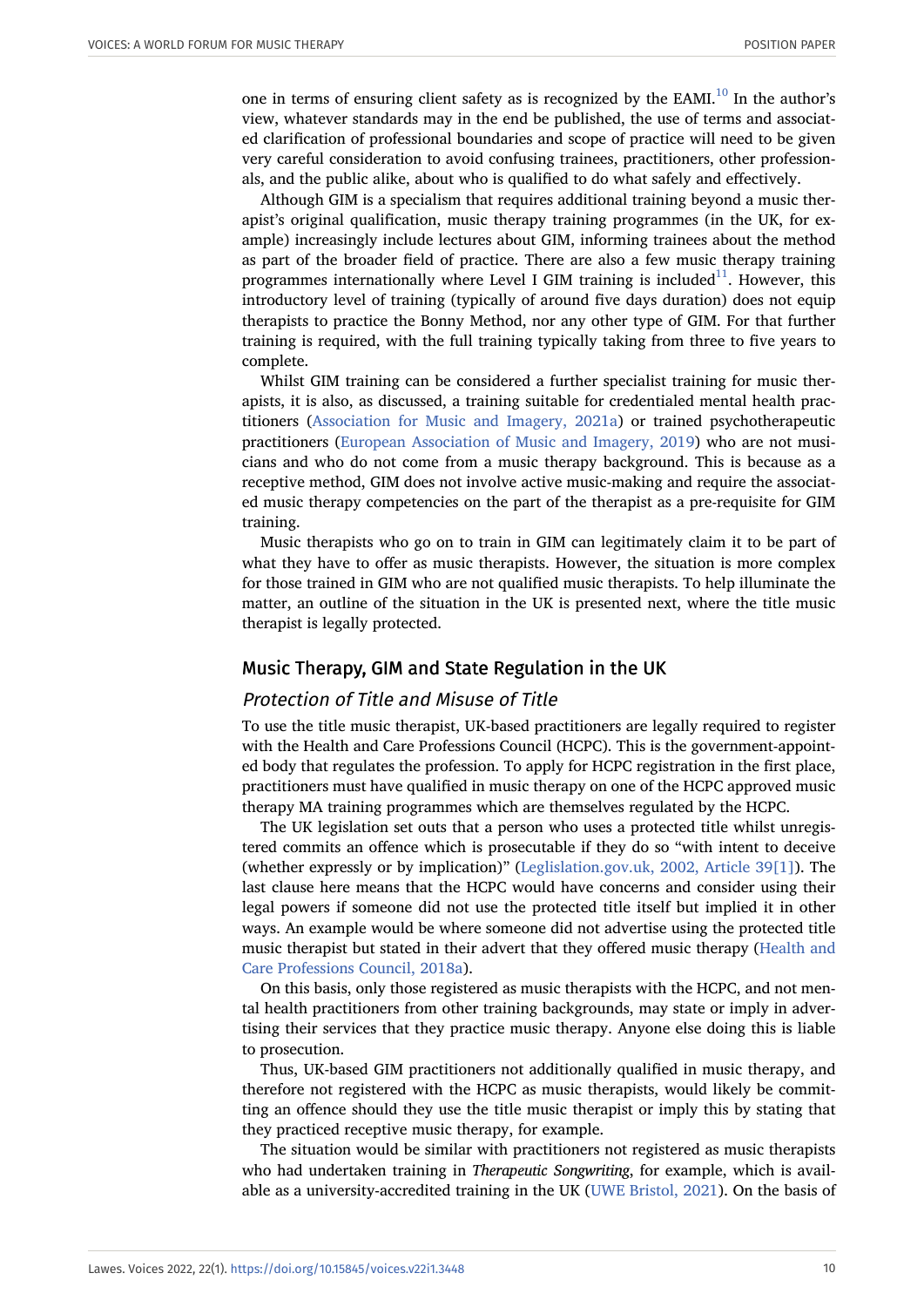having completed such a training alone, practitioners need to ensure that they do not use the title music therapist or imply it. This is especially important given that training in songwriting is often also incorporated within music therapy training programmes based on its being internationally recognized as a music therapy method ([Baker &](#page-22-14) [Wigram, 2005\)](#page-22-14), with songwriting practiced by many HCPC registered music therapists. The situation is thus potentially confusing for the uninformed public, with the scope of practice of those trained in *Therapeutic Songwriting* alone, not the same as that of qualified music therapists.

#### Scope of Practice

The HCPC defines scope of practice as:

the area or areas of your profession in which you have the knowledge, skills and experience to practise lawfully, safely and effectively, in a way that meets our standards and does not pose any danger to the public or to yourself. [\(The Health and Care Professions](#page-24-5) [Council, 2018c, Your scope of practice\)](#page-24-5)

Whilst ensuring that music therapists remain within their scope of practice, the HCPC standards of proficiency state that they must:

be able to use a range of music and music-making techniques competently including improvisation, structured musical activities, listening approaches and creation and composition of material and music technology where appropriate and be able to help a service user to work with these. [\(Health and Care Professions Council, 2018c, 14.20\)](#page-24-5)

# Specialisms

The HCPC recognize that therapist's scope of practice may change over time. Registrants may specialize, developing and extending their skills and knowledge through further training, whilst their general scope of practice may nevertheless narrow:

The practice of experienced registrants often becomes more focused and specialised than that of newly registered colleagues. This might be because of specialisation in a certain area or with a particular client group, or a movement into roles in management, education or research.

Every time you renew your registration, you will be asked to sign a declaration that you continue to meet the standards of proficiency that apply to your scope of practice.

Your particular scope of practice may mean that you are unable to continue to demonstrate that you meet all of the standards that apply for the whole of your profession.

As long as you make sure that you are practising safely and effectively within your given scope of practice and do not practise in the areas where you are not proficient to do so, this will not be a problem. If you want to move outside of your scope of practice, you should be certain that you are capable of working lawfully, safely and effectively. This means that you need to exercise personal judgement by undertaking any necessary training or gaining experience, before moving into a new area of practice. [\(The Health and Care Professions](#page-24-5) [Council, 2018c, Your scope of practice\)](#page-24-5)

#### Ensuring Public Protection

The HCPC's core concern is public protection [\(The Health and Care Professions Coun](#page-24-6)[cil, 2019\)](#page-24-6). The need for the profession to be regulated to ensure public protection was clarified when the case was originally made for the state registration of the arts therapies including music therapy in the UK parliament:

The profession combines the three disciplines of art, music and drama. All share common approaches to training and practice, but vary in the medium used. All combine artistic proficiency with psychotherapeutic techniques. […] The therapeutic process can be intense and sustained, and the techniques used are powerful and potentially dangerous to both patient and practitioner if mishandled, particularly where the latter is inappropriately trained or motivated. It is for this reason that members of the professions seek and are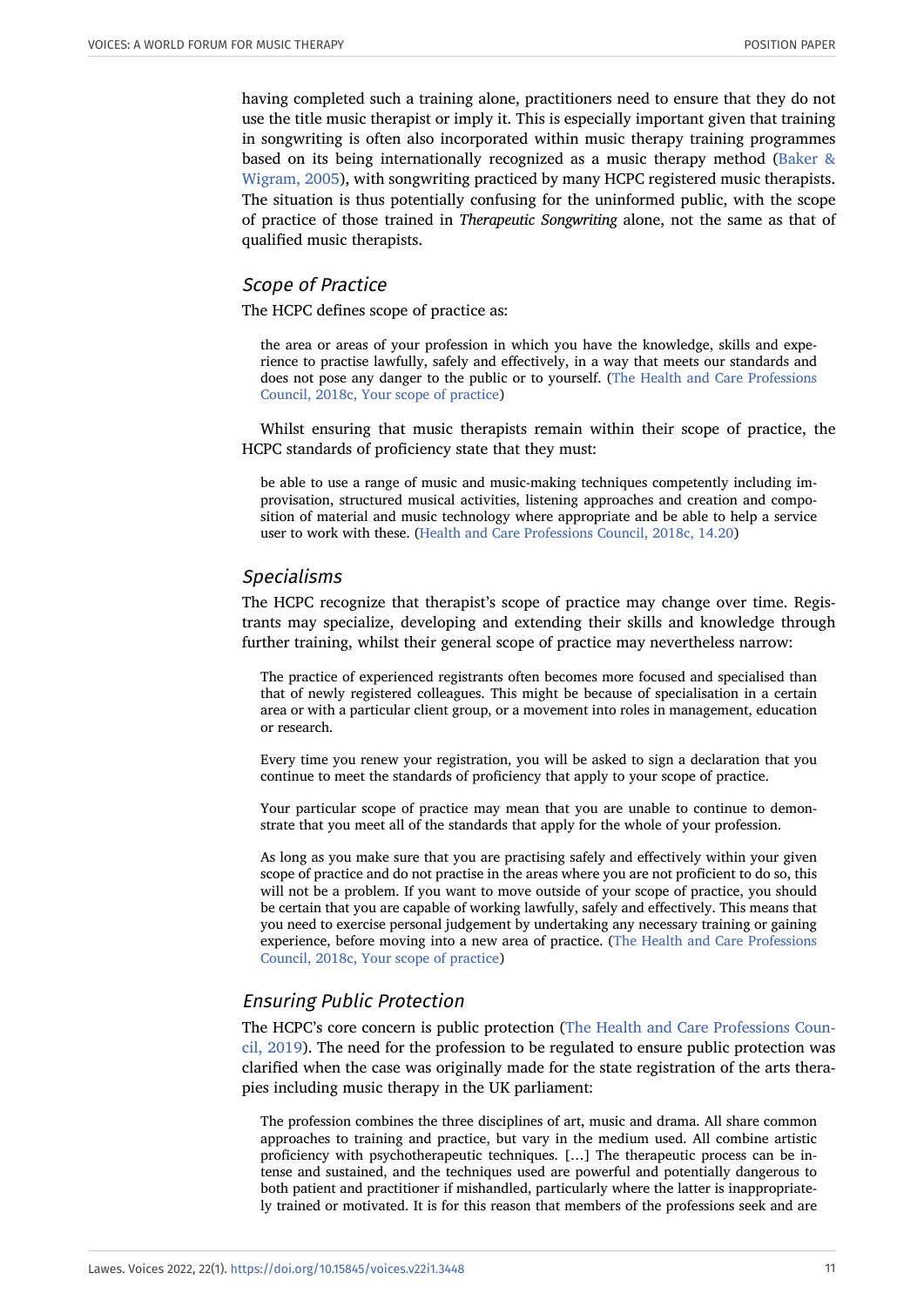trained to provide a safe and secure environment in which to help healing. ([UK Parlia](#page-24-7)[ment: Hansard, 1997, column 2028\)](#page-24-7)

As is the case with the arts therapies in general, it has long been recognized that GIM itself is powerful and potentially dangerous for clients if mishandled, with risks that include inducing a psychotic episode, for example ([Bruscia, 2015\)](#page-22-1). Therefore, a thorough training is required to ensure therapists practice safely and effectively.

## Further Training

According to the HCPC, registrants should be informed by the advice of their professional bodies in determining the level of knowledge, skill and experience required to practice in a new area and whether further training is required to practice safely and effectively [\(The Health and Care Professions Council, 2021](#page-24-8)). Whilst music therapists may actively incorporate "listening approaches" [\(Health and Care Professions Council,](#page-24-5) [2018c, 14.20\)](#page-24-5) within their scope of practice at a foundational level (involving one of more of the receptive music therapy methods referred to above that are distinct from GIM), no music therapy training programme in the UK provides full training in GIM.

As discussed above, the specialist competencies (knowledge and skills) required to practice GIM safely and effectively are quite distinct from those acquired from music therapy training, so that further training is needed. Although in the UK GIM training is not itself regulated by the HCPC, there are, as discussed, internationally approved training programmes in GIM, and associated training standards published by the GIM organizations which allow practitioners to acquire the required competencies [\(Asso](#page-21-1)[ciation for Music and Imagery, 2021a](#page-21-1); [European Association of Music and Imagery,](#page-22-9) [2019](#page-22-9)).

#### The Regulation of the Practice of GIM by the HCPC

The HCPC would likely be concerned about a music therapist practicing GIM who is untrained in the method. Indeed, the HCPC could potentially consider taking action on the basis of the therapist having failed to meet the HCPC standards of proficiency, working beyond their scope of practice without the training that is internationally recognized to be required, and therefore risking the safety of clients [\(The Health and](#page-24-6) [Care Professions Council, 2019](#page-24-6)). Thus, although the HCPC do not regulate GIM training itself, they do effectively regulate the work of music therapists who develop their practice to include GIM as a specialist or advanced level "listening approach" [\(Health](#page-24-5) [and Care Professions Council, 2018c, 14.20](#page-24-5)).

#### Protected and Other Titles

Whilst HCPC registration carries with it the legal entitlement to use the title music therapist, this does not preclude practitioners from using other titles. These are titles which may be used to indicate a specialism or seniority, for example. The HCPC understands and has no objection to this (HCPC personal communication, February 13, 2013). *MI therapist* or *GIM therapist/counsellor* can legitimately be used, for example (HCPC personal communication, September 13, 2021), as can titles which identify *accreditation*, *endorsement*, or *registration* with a GIM organization (see below).

There is also no difficulty in UK music therapists using the title *music psychotherapist* (HCPC personal communication, February 13, 2013). This may be especially appropriate for those trained in GIM given the internationally recognized psychotherapeutic nature of the method (see below). The British Association for Music Therapy (BAMT) support the use of the title *music psychotherapist* and publish guidelines about its use for members [\(British Association for Music Therapy, 2021](#page-22-15)).

Whatever titles are used, the HCPC standards require registrants to be honest about their experience, qualifications, and skills, and ensure they do not mislead others ([The](#page-24-9) [Health and Care Professions Council, 2018b, 9.2 and 9.3\)](#page-24-9). It likely would be of concern to the HCPC should a registrant make unreasonable claims about their skills and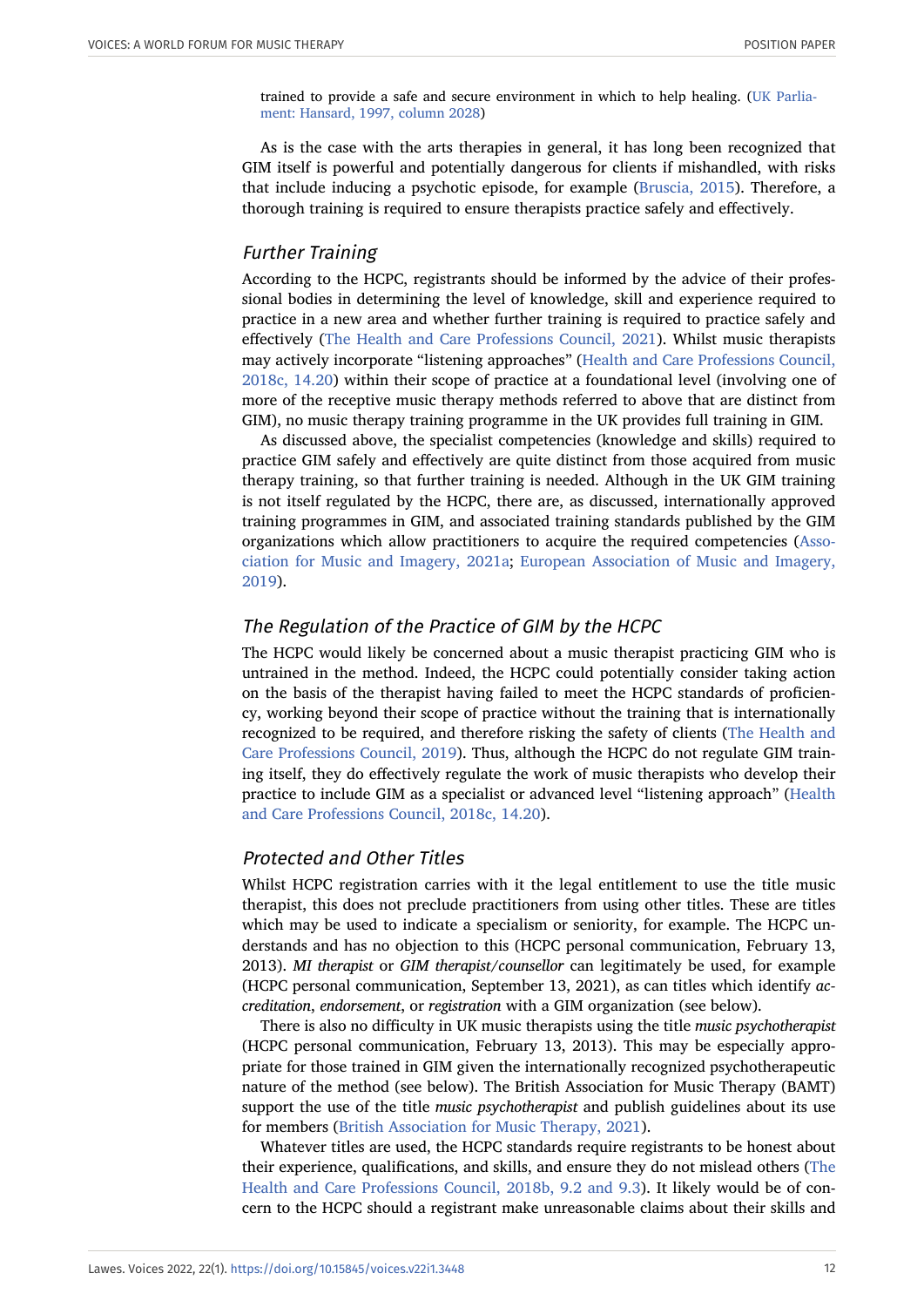experience which they could not justify. For example, if they referred to themselves as a specialist when they are not (HCPC, personal communication, February 13, 2013).

#### Summary of the Rationale for Regulating Music Therapy in the UK

As a regulator, HCPC's "overarching objectives" ([The Health and Care Professions](#page-24-6) [Council, 2019\)](#page-24-6) are to:

- Protect and promote the health and safety of the public
- Protect and uphold public confidence in the professions they regulate
- Set and maintain professional standards and conduct for members of those professions

The need for regulation was elaborated in more detail when the case was originally made for it in the UK parliament:

Essentially, the case for state registration of arts therapists is that it gives a clear and objective signal to the public and to colleagues making referrals. It ensures the high standards of training, conduct and practice that they can expect. The paramount interest is that of patients and carers who will often be in no position to judge the standing of practitioners. They can be assured that both those falsely claiming those standards, and those falling short of them, will be effectively dealt with. In addition, state registration will provide a benchmark for employers; [and] offer an opportunity to strengthen the collaboration between the health professions. [\(UK Parliament: Hansard, 1997, 2028\)](#page-24-7)

Central to regulation as discussed, is ensuring that practitioners do not mislead others into thinking that they are trained, qualified, experienced, and fit to practice when they are not. The key phrase in the legislation is "intent to deceive (whether clearly or by implication)" [\(Leglislation.gov.uk, 2002, Article 39\[1\]\)](#page-23-10).

Whilst there may be no conscious intention to deceive, the public may nevertheless be misled by the way in which therapists describe their work and identify themselves. This is explored further below in considering how some of the principals underpinning the regulation of music therapy in the UK may be helpful in reflecting on the complex relationship between GIM and music therapy in a broader international context.

# International Perspectives and the Wider Application of the Principals Underpinning the Regulation of Music Therapy in the UK

Whilst GIM may be recognized as a music therapy model, it is noteworthy that at the time of writing, the international GIM organizations which endorse, register, or accredit practitioners do not describe GIM as a type of music therapy:

The Bonny Method of Guided Imagery and Music is a music-centered, consciousness-expanding therapy developed by Helen Bonny. Therapists trained in the Bonny Method choose classical music sequences that stimulate journeys of the imagination. Experiencing imagery in this way facilitates clients' integration of mental, emotional, physical and spiritual aspects of well-being. [\(Association for Music and Imagery, 2021c](#page-21-6))

Guided Imagery and Music (GIM) is a psychodynamic and multimodal therapy that incorporates music listening in a deeply relaxed state to stimulate imagery, memories and feelings to help the client understand life issues from a holistic perspective. ([Music and](#page-23-11) [Imagery Association of Australia, 2021b](#page-23-11))

The Bonny Method of Guided Imagery and Music (GIM) is a music-centred integrative form of psychotherapy. Specifically programmed music is used to facilitate a dynamic exploration of consciousness and inner experiences in support of physical and psychological transformation and well-being. [\(European Association of Music and Imagery, 2021b\)](#page-22-16)

The titles (designations) that these same organization use for their professional trained members are respectively:

• *AMI-endorsed practitioner* and *Fellow/Facilitator by the Association for Music and Imagery* (FAMI)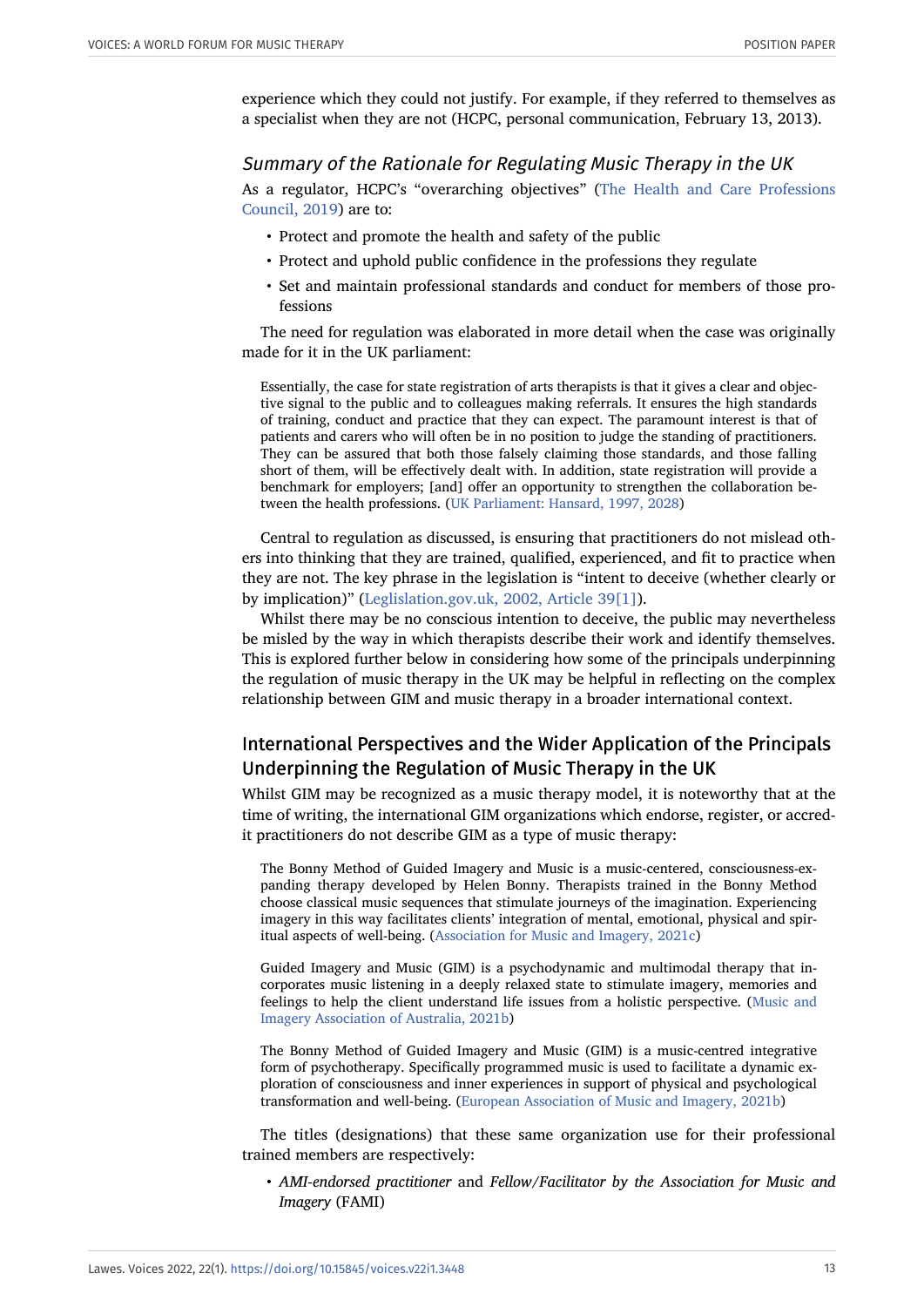- *Registered GIM therapist* (RGIMT)
- *EAMI accredited GIM therapist*

In the author's view, these descriptions of GIM and practitioner designations/titles, align with the principals underlying the regulation of music therapy in the UK, and do not imply that GIM therapists are music therapists (even though some may be).

#### GIM as Psychotherapy

The European Association of Music and Imagery (EAMI), above, characterise GIM to be a psychotherapeutic method; a music-centred, integrative one. The Music and Imagery Association of Australia (MIAA) describe theirs being "the premier association advancing music psychotherapy in Australia" ([Music and Imagery Association of Aus](#page-23-12)[tralia, 2021a](#page-23-12)). The Korean Association for Music and Imagery (KAMI) similarly refer to GIM as "music psychotherapy" ([Korean Association for Music and Imagery, 2021](#page-23-13)).<sup>[12](#page-21-7)</sup>

It is not only the Bonny Method of GIM that is internationally recognized as a form of psychotherapy or music psychotherapy. Even some supportive MI methods are ([Paik-Maier, 2017\)](#page-23-7). However, GIM is not necessarily most appropriately described as psychotherapy in terms of identifying the type of work being undertaken, which may also be oriented towards healing, self-development, and/or spiritual work [\(Bruscia,](#page-22-1) [2015](#page-22-1)). For GIM practitioners in some countries, there may also be legal complications. Thus, for example, around ten European countries have established some form of statutory regulation of psychotherapy ([The UK Council for Psychotherapy, 2010](#page-24-10)). In some of these countries, it may be unlawful for GIM therapists to characterise their work as psychotherapeutic in nature, unless their professional and training background has allowed them to register as psychotherapists ([Zanchi, 2021\)](#page-24-11). This is just as in the UK and some other countries, where GIM therapists who are not also registered music therapists may not use or imply the title music therapist.

Whilst international definitions and guidelines are useful, there is also a need to acknowledge how the statutory regulation of professions such as music therapy and psychotherapy affects GIM practitioners in different countries and what the implications are. This is a topic that appears, very understandably, to be a cause of anxiety for some practitioners. National and international guidelines could usefully support practitioners and help inform other professionals, therapy bodies and the public alike, with a recognition that whilst GIM can be identified as a psychotherapeutic method, this is also problematical in some countries from a legal and/or professional perspective.

It is also useful to remember that the term psychotherapy potentially embraces a very wide range of modalities including creative arts-based approaches. In the UK, when the state regulation of the counselling and psychotherapy professions was being considered, for example, it was reported that there were some "400–600 approaches in use" [\(Health Professions Council, 2009, p. 20](#page-24-12)).

In helping others understand the unique type of psychotherapy (or music psychotherapy) that GIM is, and correct possible misunderstandings, Bruscia's [\(1998\)](#page-22-17) work may be a useful starting point. Thus, GIM can be understood to be a transformation-oriented, music-centred form of experiential psychotherapy, where "the therapeutic issue is accessed, worked through, and resolved through […] listening to music; verbal discourse is used to guide, interpret, or enhance the music experience and its relevance to the client and therapeutic process" (pp. 2–3). This contrasts with the type of insight-oriented "verbal psychotherapy with music" (p. 3) that GIM is not, where "the therapeutic issue is accessed, worked on, and resolved through verbal discourse. Music experiences may be used in tandem, to facilitate or enrich the discussion, but are not considered germane to the therapeutic issue or treatment of it" (p. 3).

In clarifying the nature of psychotherapeutic work in MI and GIM, it is also helpful to bear in mind the different levels of work that can be undertaken, often identified following Wolberg [\(1977\)](#page-24-13) as supportive, re-educative, and reconstructive [\(Dimiceli-](#page-22-8)[Mitran, 2020](#page-22-8); [Grocke & Moe, 2015](#page-23-0); [Summer, 2015\)](#page-24-1).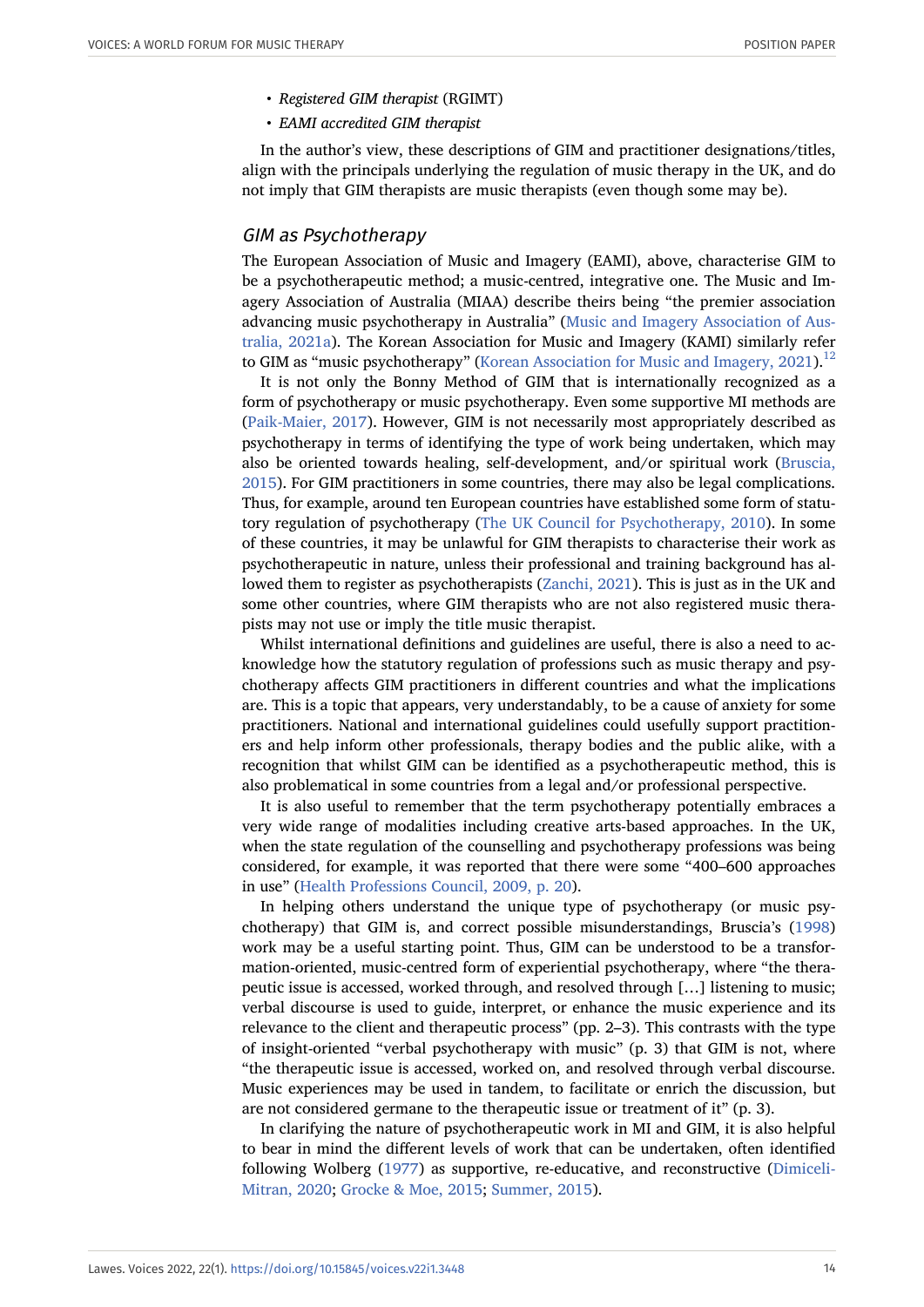# The Growing Recognition and Integration of GIM as a Specialism Within Music Therapy

In a 2018 policy statement, the European Music Therapy Confederation (EMTC) strongly recommend that the additional specializations in which already-qualified music therapists may train, where there are published training standards to ensure high quality, be recognized by the national music therapy organizations. The EMTC cite GIM and Neurological Music Therapy as examples of such specialisms. This recognition and recommendation by the EMTC supports the integration and evolving valuing of GIM within music therapy as a specialism, with GIM long identified to be an international model of music therapy practice as discussed [\(Wheeler et al., 2012](#page-24-0)).

Cohen ([2018](#page-22-12)) describes GIM to be one of several advanced methods of music therapy practice. She discusses how many music therapists who decide to train in these methods do so later in their careers. She recommends that music therapy training programmes make trainees more aware of the benefits of pursuing additional training in such methods. Her hope is that this may encourage qualified therapists to undertake further training earlier in their careers, helping ensure the continuing development, deepening and expansion of clinical practice in music therapy.

In the author's own experience as a GIM trainer, the increasing availability of separate training in the simpler and increasingly important Music and Imagery (MI) methods within the spectrum of contemporary GIM practice and research [\(Grocke & Moe,](#page-23-0) [2015](#page-23-0)) seems to appeal to younger therapists and meet their needs as clinicians. MI training is of much shorter duration than the full GIM training. With some training programmes, as discussed, MI training can be undertaken without necessarily needing to complete the full training in GIM to practice MI independently. This kind of training model the author believes to be an especially apt one in supporting the ongoing integration and valuing of GIM within music therapy.

# GIM as a Specialization for Mental Health Practitioners who are not Qualified Music Therapists

In its policy statement, the EMTC ([2018](#page-22-2)) states its intension to foster a culture of inclusion rather than exclusion within music therapy. The EMTC thus strongly recommends that the additional specialist training available for qualified music therapists in modalities such as GIM be formally recognized both nationally and internationally.

What the EMTC does not appear to address in its statement [\(2018\)](#page-22-2) is the arguably more problematical characterising of GIM to be a type of music therapy by qualified or trainee GIM practitioners who are not also qualified music therapists. This is when the method they practice is identified as *GIM Music Therapy, Receptive Music Therapy GIM* or similar, with such terms being in current usage in Europe. One of the difficulties with this is that it may mislead clients, other professionals, and the public alike, to assume that practitioners of *GIM Music Therapy*, for instance, are qualified music therapists when they are not. The UK legislation, as discussed, highlights the need for practitioners to think carefully about the way they identify their work in terms of what they may be implying ([Leglislation.gov.uk, 2002, Article 39\[1\]](#page-23-10)). It can be suggested that this applies to practitioners in every country, whether or not there be legal implications.

#### Music Therapy as a Profession

To clarify the matter further, music therapy training can be identified as being necessary not simply to practice music therapy, but also to become a member of the music therapy profession. In the author's view, public understanding and confidence in the profession would be supported if the term music therapy were solely used by those who have completed a recognized qualification in music therapy in describing what they do. This would include when specialisms are practiced, specifically identified to be types of music therapy.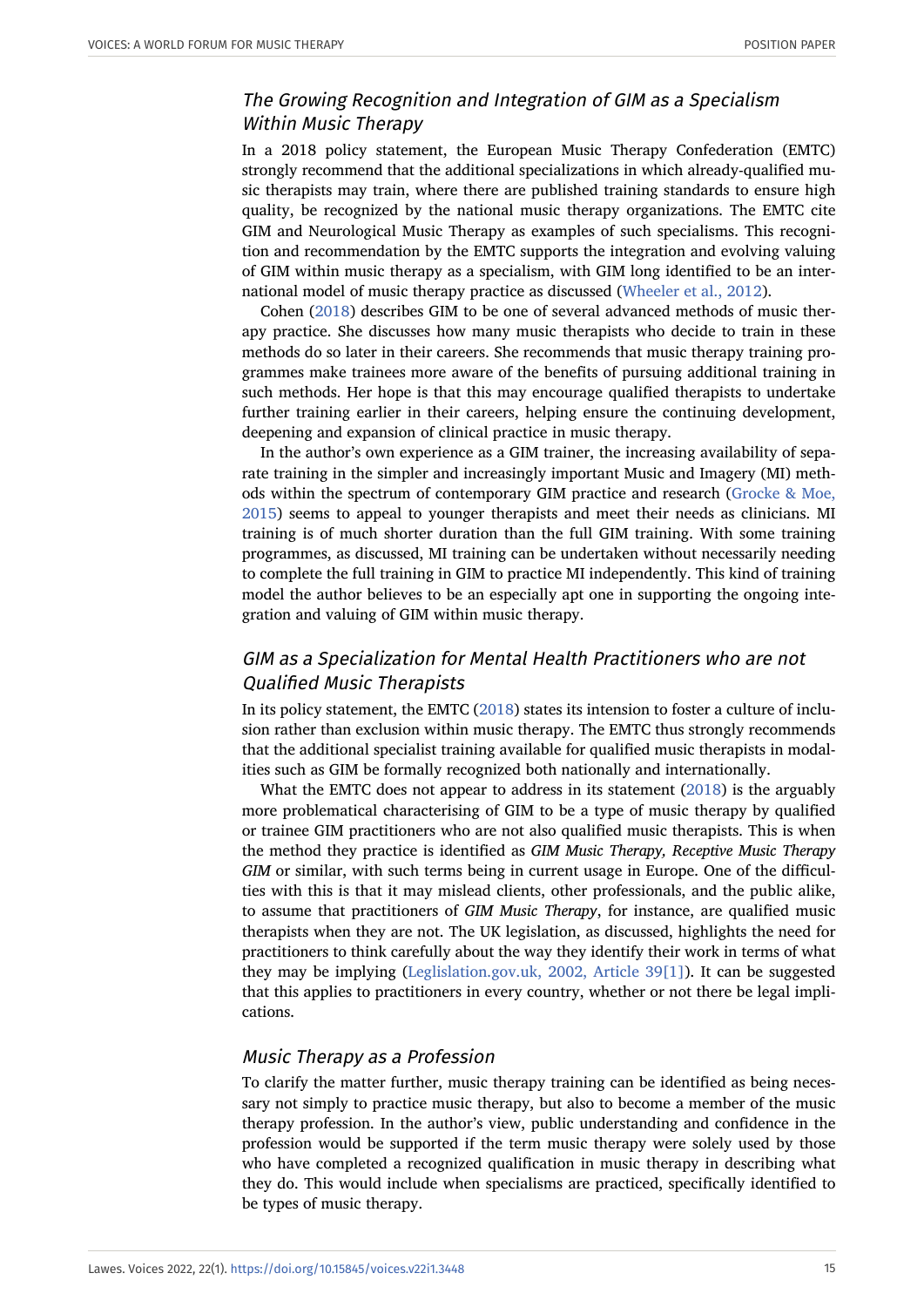Whilst music therapy is a profession, GIM is perhaps best not identified as such, but rather as a specialism in which practitioners from a number of different professions can train. On this basis, a psychologist trained in GIM, even if accredited, endorsed or registered with a GIM organization, does not become a music therapist and thus a member of the profession. Rather, they remain a psychologist by profession, but with a specialism in GIM. This specialism, in the author's view, is best not described as being in a type of music therapy to avoid unnecessarily confusing the public and other professionals about the music therapy profession and who is a qualified member of it.

Similarly, a psychologist trained in *Therapeutic Songwriting* remains a psychologist but with this specialism. Advertising their services to include *music therapy songwriting,* for example, would in the author's view be problematical. Whilst the psychologist might argue that songwriting, and GIM if they also practice that, are recognized music therapy methods, the difficulty lies in what may be assumed about the practitioner's professional identity because of their use of the terms *music therapy songwriting* and *receptive music therapy GIM* (or similar). Although the specialism(s) may be clearly identified as types of music therapy (and in this sense as not the whole of music therapy), the public may nevertheless assume that the practitioner has a dual professional identity as both psychologist and music therapist. This may in turn generate confusion about who is competent to do what safely and effectively [\(Muller, 2014\)](#page-23-1), have legal ramifications in some countries, and undermine public confidence in music therapy as a profession ([The Health and Care Professions Council, 2019\)](#page-24-6).

With trainings available in GIM, *Therapeutic Songwriting* and other music-centred therapeutic modalities for those not trained in music therapy, there will, of course, be shared professional competencies with music therapists also trained in these approaches. However, the professional competencies and associated scope of practice of a qualified music therapist are generally much broader, as discussed. The AMI describe the situation thus, referring to the confusion caused with GIM being internationally recognized as a receptive music therapy method/model:

Whether they are musicians or not, training in the Bonny Method does not make a nonmusic therapist a music therapist nor does it qualify them to practice music therapy. This can be confusing because Helen Bonny was a music therapist, and because the Bonny Method has been referred to as a form of music therapy. Bonny Method training certainly does not bestow upon the trainee the professional level of competence in music therapy [...]. At the Professional level, music therapists are trained to create and facilitate a wide variety of clinical music experiences using both live music that is improvised, composed, or recreated by the therapist, and receptive experiences that use live and/or recorded music. (Association for Music and Imagery, 2021b, pp. 7–8)

Whilst the relationship between GIM and music therapy is complex, the point here is that there are alternative ways to identify and describe GIM which are quite adequate, with no need for those who are not music therapists to identify GIM as music therapy. $^{13}$  $^{13}$  $^{13}$  These other ways to describe GIM are widely used by practitioners (including music therapists), reflect the international GIM organization's descriptions, and have much less potential to mislead.

This may be especially important in countries where the music therapy profession is not regulated. In these countries, the public's understanding of who is and is not a qualified member of the music therapy profession and of who is qualified to do what safely and effectively may well be confused, with individual therapists and organizations needing to give out clear and consistent information to help foster public awareness and confidence [\(EMTC, 2018](#page-22-2)).

It may thus be best for GIM practitioners generally, including music therapists, not to name GIM as a music therapy method, but rather describe GIM in its own unique terms. To enable prospective clients to feel confident in GIM as a safe, internationally-recognized, and reputable therapeutic method (or spectrum of methods) in which the practitioner is properly trained and qualified, it is possible to refer to the evidencebase and/or professional membership of a GIM organization.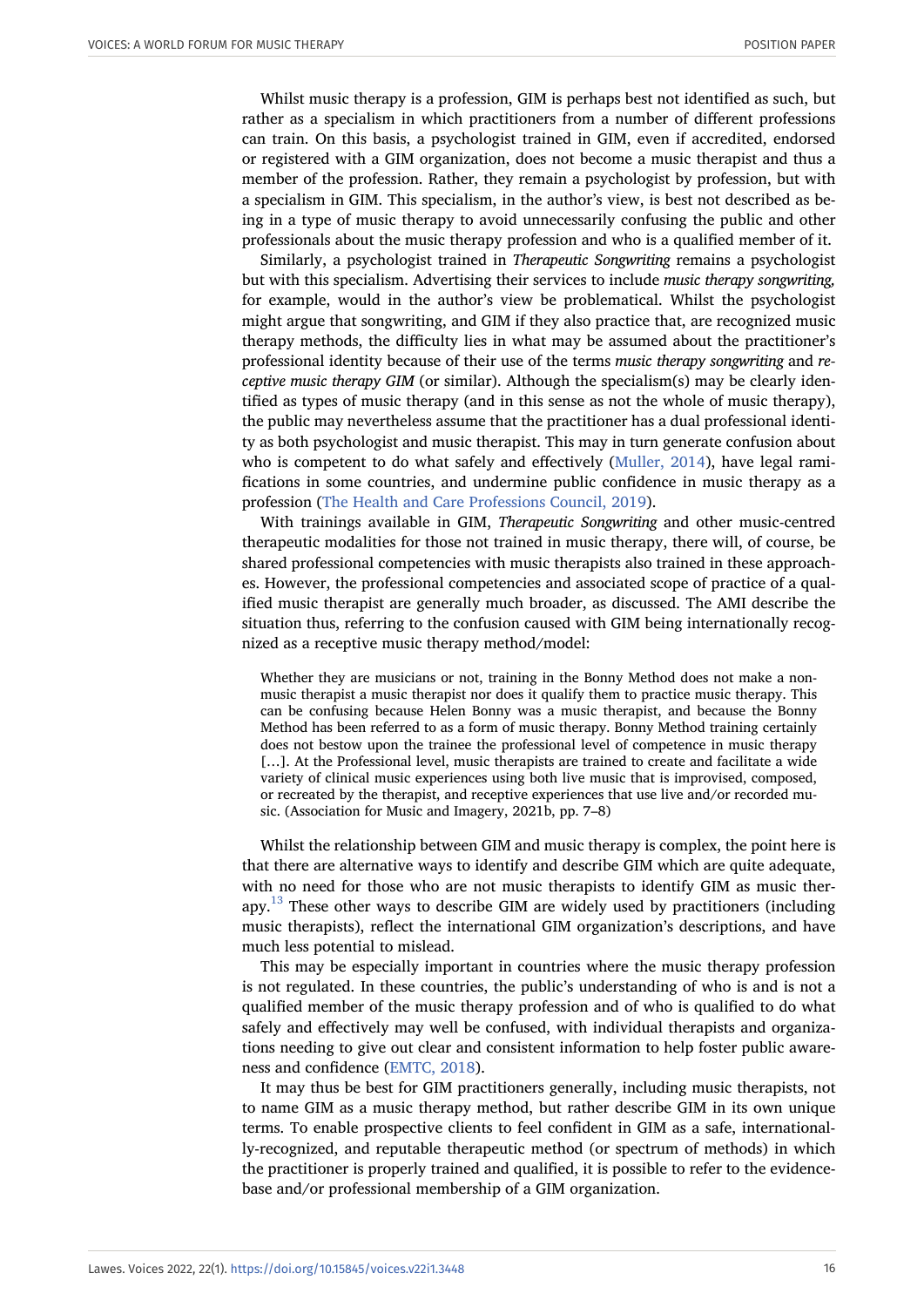## Conclusion

In their policy statement supporting inclusivity and the valuing of specialisms in music therapy, the EMTC ([2018](#page-22-2)) state that "the profession and the associations are more powerful if they work together instead of against each other. The authorities are more apt to listen if the profession speaks with 'one voice'" (p. 1). Related to this and the need to clarify who is trained to do what safely and effectively [\(Muller, 2014](#page-23-1)), when the case for regulating the music therapy profession was made in the UK parliament, it was suggested that it would provide "an opportunity to strengthen the collaboration between the health professions" [\(UK Parliament: Hansard, 1997, column 2028\)](#page-24-7).

The author believes that a collaborative approach involving various national and international GIM and music therapy organizations, including training organizations, may be needed to ensure that the organizations involved do not work against one another as the EMTC imply is in no one's interests and likely to undermine public trust and confidence. Whilst none of these organizations may have the legal authority to dictate how the title music therapist and the term music therapy (and variations on it), are used and by whom, the organizations can nevertheless make informed recommendations that are nationally and internationally consistent and take account of national differences in professional regulation and training. This is where GIM, in a complex and easily misunderstood way, is both part of music therapy and is also separate from it in training, practice, and professionally.

The author's impression is that difficulties may occur when there are apparently conflicting agendas, which may also be able to complement one another to everyone's benefit. Thus, promoting the formal recognition, valuing and integration of GIM within music therapy does not need to conflict with agreeing not to use such terms as *GIM music therapy* and *receptive music therapy GIM* because of the potential to confuse. In the author's view, the guidelines recently produced by the AMI [\(2021b](#page-21-0)) strike a balance which helps clarify an inherently complex and confusing situation.

Along with the GIM organizations, GIM trainers have an especial responsibility to educate trainees who are not music therapists about the basic differences between music therapy and GIM, and the safe, ethical use of GIM and music therapy titles and designations. The AMI clarifies this in relation its policy advising against non-music therapists referring to themselves as music therapists or to their practices as music therapy:

This draws a clear boundary, and any Trainer who advises their non-music therapist trainees to use the term "music therapy" in advertising their services is going against such advisement and may in doing so be violating the AMI Code of Ethics and Standards of Practice. The same goes for modifications and adaptations of the Bonny Method. The AMI recommends that only music therapists refer to their work as music therapy and thus Trainers who are training non-music therapists should not refer to their trainings as music therapy. (Association for Music and Imagery, personal communication, December 16, 2021)

Finally, although guidelines such as the AMI [\(2021b\)](#page-21-0) have provided are potentially important for practitioners in promoting consistent, ethical practice, what may be most important for the public is not introducing confusion unnecessarily where this can be avoided. What is not stated may be as important as what is. In this sense, the problems identified in this article may be able to be avoided simply if practitioners elected not to describe GIM as music therapy in advertising services or training.

In summary, it is proposed the following be considered as the basic principles to inform further discussion:

- 1. Music therapy training and GIM training are distinct.
- 2. The professional competencies and scope of practice of music therapists and of GIM therapists are also distinct (unless the music therapist is also trained in GIM).

2.1. Music therapists are qualified in a broad range of active and receptive methods but tend predominantly to use active approaches.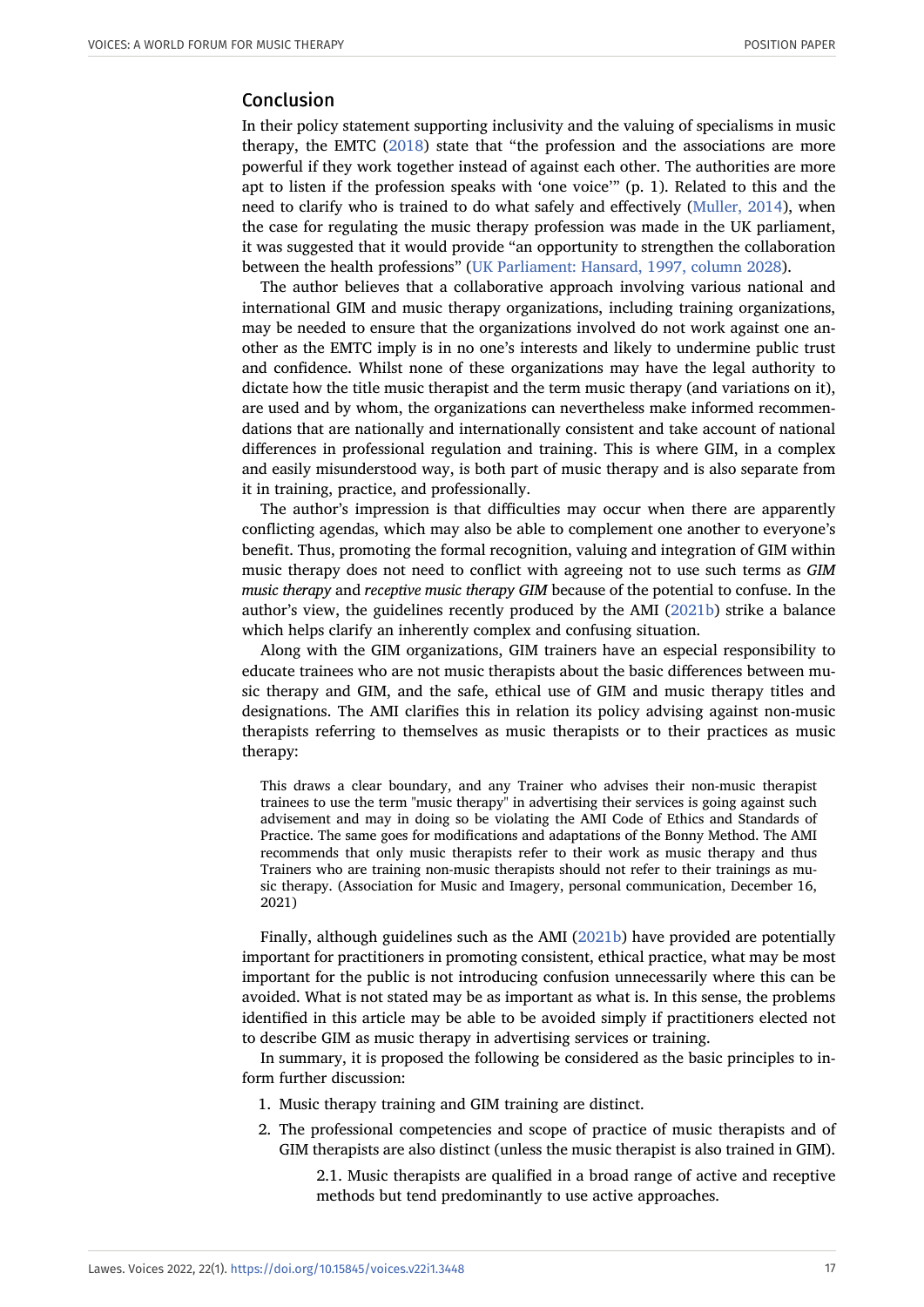2.2. The various receptive music therapy methods practiced by music therapists (not additionally trained in GIM) need to be differentiated from GIM itself. In this sense, receptive music therapy and GIM are best distinguished to avoid confusion.

2.2.1. In particular, Music and Imagery as practiced by music therapists (not additionally trained in GIM) needs to be differentiated from MI as developed and practiced by GIM therapists.

2.2.2. There is a general confusion and inconsistency around the use of terms in GIM, with the boundaries between different types of practice unclear:

*Without clarification of these boundaries who knows who is trained to do what? Who knows what practices are potentially harmful and what training is needed to practice them safely? [\(Muller, 2017, p. 44\)](#page-23-14)*

- 3. Music therapy is a profession. GIM training alone does not qualify practitioners as music therapists and thus as members of the music therapy profession. GIM training is not a training in music therapy in this important sense.
- 4. GIM is best understood not as a profession, but as a specialism (of advanced-level practice) in which qualified members of various professions can train including music therapy, psychology, psychotherapy, and psychiatry.

4.1. When GIM is identified as a type of music therapy by members of other professions in advertising their services, the public may assume that these other professionals are also qualified music therapists. This has the potential to create confusion about the music therapy profession, about who is and is not a qualified music therapist, and about who is qualified to do what safely and effectively.

4.1.1. The misunderstanding generated may undermine public trust and confidence in both music therapy and in GIM as a specialism. This is likely to be especially so when there is an inconsistency of approach amongst different individuals and organizations within a country.

4.1.2. GIM can be effectively identified and described in other ways.

4.1.3. The term *Guided Imagery and Music* in any language and however translated needs explanation so that prospective clients and others can properly understand the nature of GIM as part of informed consent.[14](#page-21-9) Using such terms as *GIM Music Therapy* and *Receptive Music Therapy GIM* may confuse more than clarify.

4.1.4. There may be legal consequences in some countries.

4.2. Whilst GIM can be identified as a psychotherapeutic method, its musiccentred nature needs clarifying, associated with the way it differs from verbal psychotherapy. This is especially important where in some countries characterising GIM as psychotherapy may be problematical for practitioners who are not legally registered psychotherapists.

4.2.1. Different levels of psychotherapeutic work can be undertaken in GIM (supportive, re-educative and reconstructive) with the work alternatively oriented towards healing, self-development and/or spiritual development.

- 5. Promoting the valuing and integration of GIM as an evidence-based specialism for music therapists does not need to conflict with clarifying the distinction between GIM and music therapy, in training, practice, competencies, and professionally.
- 6. When GIM training is characterised as being in a type of music therapy, prospective trainees may assume that they will become music therapists once qualified.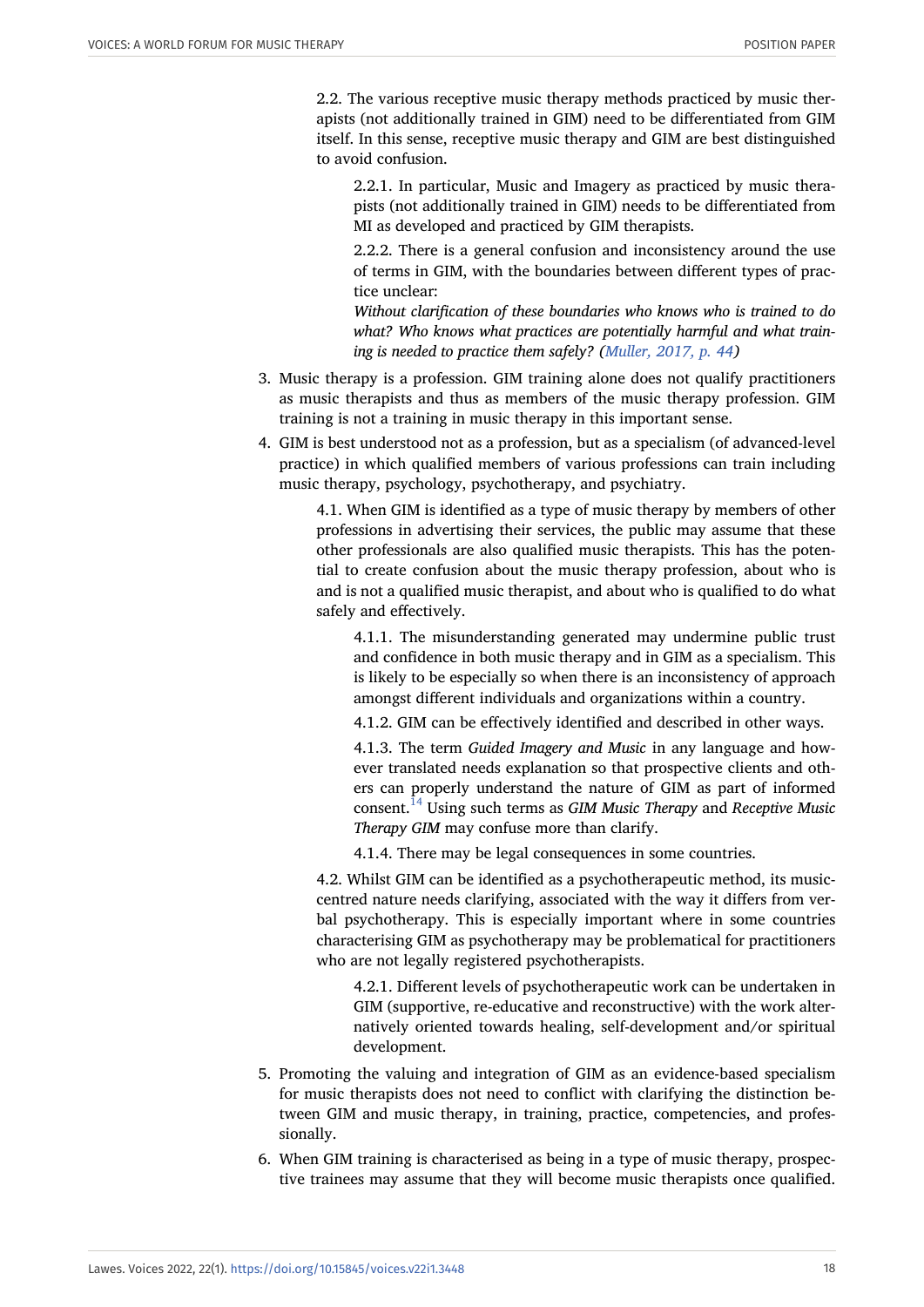Links with music therapy need to be very carefully made so that they do not confuse and create misunderstanding. Trainers have an especial responsibility in this.

The author is sympathetic with the arguments of those who promote GIM and training in it as training in music therapy. However, until such time as GIM training alone is internationally agreed to constitute a training that qualifies practitioners as music therapists, the author considers that a consensus agreement aligned with the guidelines recently published by the AMI [\(2021b](#page-21-0)) would be in the best interests of clients, the public, practitioners, the music therapy profession and the GIM community.

It is in any case perhaps unlikely that there will ever be international agreement that GIM training alone qualifies counsellors, psychologists, psychotherapists, and oth-ers as music therapists<sup>[15](#page-21-10)</sup>. This is for all the reasons set out above. GIM is likely to remain both part of, and separate from music therapy, the GIM community similarly. The irreducible complexity and paradox of this needs to be embraced and clarified in the author's view. It is this that is most likely to foster the ongoing integration of GIM within music therapy in a way that is not controversial and can be understood and accepted by all.

#### About the Author

Martin Lawes is a UK-based music therapist additional trained in Guided Imagery and Music (GIM). He is endorsed as a GIM trainer by the Association for Music and Imagery (AMI) and is founder of the Integrative GIM Training Programme which offers online and in-person training. He has published about GIM in four peer-reviewed journals. Martin was former chair of both the board and education committee of the European Association of Music and Imagery (EAMI) and has served on the AMI Standards committee. Martin has a special interest in the culture and ethics of GIM and its organizations and is part of an independent think-tank set up to explore this. Along with others, he provides independent GIM ethics consulting and support for those who have concerns.

#### <span id="page-18-0"></span>Notes

- 1. Whilst the GIM Training Standards published by the AMI ([2021b\)](#page-21-0) are exclusively for training in the Bonny Method of GIM, the competencies for professional practice require therapists to be able to "utilize adaptations and modifications of the GIM process according to client need" (Competency 11.5, p. 9). The EAMI Training Standards [\(2019\)](#page-22-9) cover training in the Bonny Method of GIM as well as in adaptations and modifications, described as a spectrum of methods including other GIM and MI methods (pp. 3–7). Thus, both AMI-endorsed and EAMI-accredited GIM therapists may include a spectrum of approaches including MI in their work, GIM therapist a generic term in the way it is often used.
- <span id="page-18-1"></span>2. Whilst the author has attempted to provide clarity in relation to his own use of terms, the situation is a complex and indeed confusing one in the way different terms and definitions are used in the literature. GIM may, for example, sometimes be used as a generic term and sometimes be used to refer specifically to the Bonny Method of GIM. Used as a generic term, MI may or may not be included as part of GIM and this not always be clear. In relation to adaptations and modifications of the Bonny Method of GIM, Grocke and Wigram [\(2007\)](#page-23-9) use a different set of terms to Grocke and Moe [\(2015\)](#page-23-0). Bruscia [\(2015\)](#page-22-1), in defining various types of practice, uses another set of terms. As a starting point, Bruscia [\(2002,](#page-22-18) [2015](#page-22-1)) and Muller ([2014](#page-23-1)) have sort to define the core components of the Bonny Method of GIM as originated by Bonny and discuss adaptations and modifications in relation to these. Other practitioners, the author included, do not consider it necessary to define the Bonny Method so precisely in relation to contemporary practice ([Grocke, cited in Montgomery,](#page-23-0) [2015](#page-23-0)), suggesting it may confuse as much as clarify ([Lawes, 2017\)](#page-23-5). In a recent publication, Grocke ([2019](#page-22-5)), as editor, refers to the continuing dilemma of naming the method where the authors of the individual chapters in the publication were encouraged to clarify their use of such terms as GIM and MI, there being no internationally agreed consensus. Practi-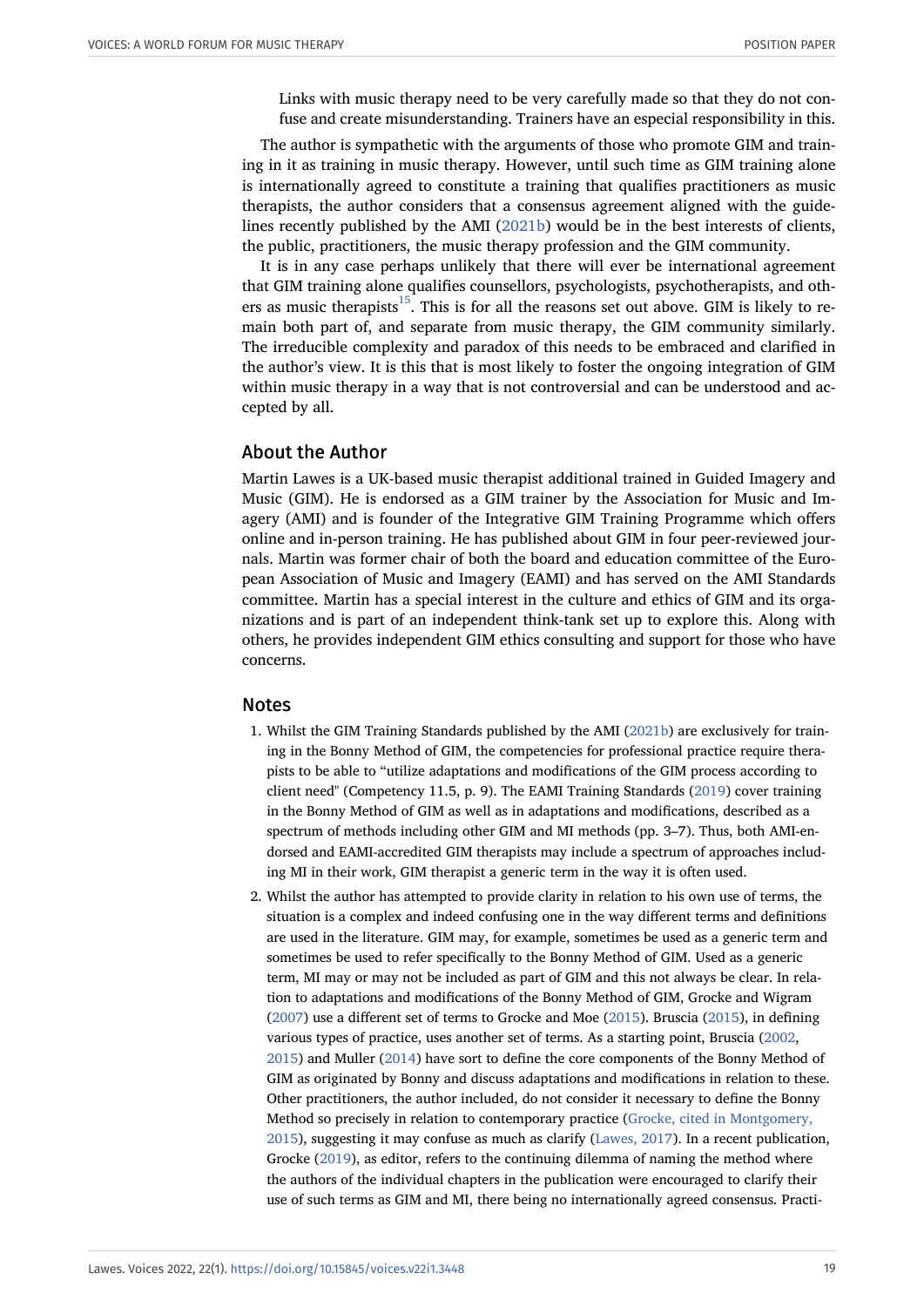tioners who have developed specific GIM or MI methods or models may also use their own bespoke names for these as discussed in the main text [\(Booth, 2010](#page-22-7); [Dimiceli-Mitran, 2020;](#page-22-8) [Körlin, 2019;](#page-23-4) [Summer, 2015;](#page-24-1) [Wärja, 2015\)](#page-24-2).

In the case of MI, the situation is especially complex. Not only do the US music therapy competencies include those in "music and imagery" [\(American Music Therapy Association](#page-21-3) [and Certification Board for Music Therapists, 2015](#page-21-3)), but MI Standards are being developed in Europe which, it appears, may potentially include two different levels of entry requirement for different methods [\(Frohne-Hagemann, 2021\)](#page-22-10). There is also the work of Radulović [\(1996\)](#page-23-15), a Serbian music therapist not trained in GIM who has developed the *Guided Fantasies Method*. This is used in groupwork and described as "a technique from the domain of the receptive, reconstructive music therapy of the transpersonal range" ([Radulovic, 2010,](#page-23-16) [p. 11](#page-23-16)). The Bonny Method of GIM in its group form could potentially be described similarly [\(Bruscia, 2015\)](#page-22-1).

All the above makes the situation a confusing one for the public as well as for the music therapy and GIM communities, and for other professionals. The author is aware of no publication that embraces the contemporary spectrum of practice in its full diversity, with an inconsistent and confusing use of terms amongst the different publications as discussed. What is more, in discussing and presenting about their work, different practitioners may use the same term, MI, for example, to refer to different methods and different levels of work. Thus, MI may on the one hand involve the client imaging to music in an altered state of consciousness, or on the other hand involve the client drawing whilst listening to music. A practitioner may use the term MI to refer exclusively to supportive level work, or they may include re-educative and reconstructive level work in addition.

The author would strongly recommend international discussion to agree on a consensus position related to the use of terms by those trained in GIM and/or MI, that embraces the full spectrum of contemporary practice globally, and provides clarity rather than confusion for others. Muller ([2017](#page-23-14)) makes a similar recommendation, highlighting the importance of clarifying boundaries and who is trained to do what safely and effectively.

- <span id="page-19-0"></span>3. Summer ([2015](#page-24-1)) in her terminology draws on Wolberg's [\(1977](#page-24-13)) three levels of psychotherapy––supportive, re-educative and reconstructive.
- <span id="page-19-1"></span>4. Focused Music Imaging (FMI) is a hybrid method where the client experiences a brief period of mental imaging in a relaxed state with the music playing, the experience structured by the therapist using a *talk-over,* before the drawing or writing begins whilst the music continues to play [\(Dimiceli-Mitran, 2020\)](#page-22-8).
- <span id="page-19-2"></span>5. In the Bonny Method of GIM, in contrast, the therapist needs to select the music programme used, the client not being in a position to choose as this requires a sophisticated familiarity with the music programmes and their potential in the work. The process is, nevertheless, a deeply collaborative one in the way the client is supported to engage in a highly personal, specific, intimate, and creative experience of the music provided according to their needs ([Lawes, 2016\)](#page-23-17).
- <span id="page-19-3"></span>6. The EAMI currently require applicants for GIM training to have already received a substantial psychotherapeutic education, one that included supervised client work and a self-experience component (equivalent to sixty European Credit Transfer and Accumulation System [ECTS] points or 1,500 to 1,800 hours). In addition, applicants must have a minimum of two years post-qualification experience working psychotherapeutically before commencing GIM training (or at least before commencing supervised client work during training). The psychotherapeutic modalities and associated professions accepted by the EAMI, in which applicants for GIM training may have received their psychotherapeutic education, include mental health counselling, music therapy, the other creative arts therapies, body psychotherapy and verbal psychotherapy ([European Association of Music and Imagery, 2019](#page-22-9)).
- <span id="page-19-4"></span>7. The AMI [\(Association for Music and Imagery, 2021b](#page-21-0)), in discussing what is meant by "credentialed mental health practitioner" (as required on p. 12), alternatively described as a "professional practitioner in the helping relations field" (as recommended on p. 14), leave the matter open in terms of the competencies and associated training that may be required,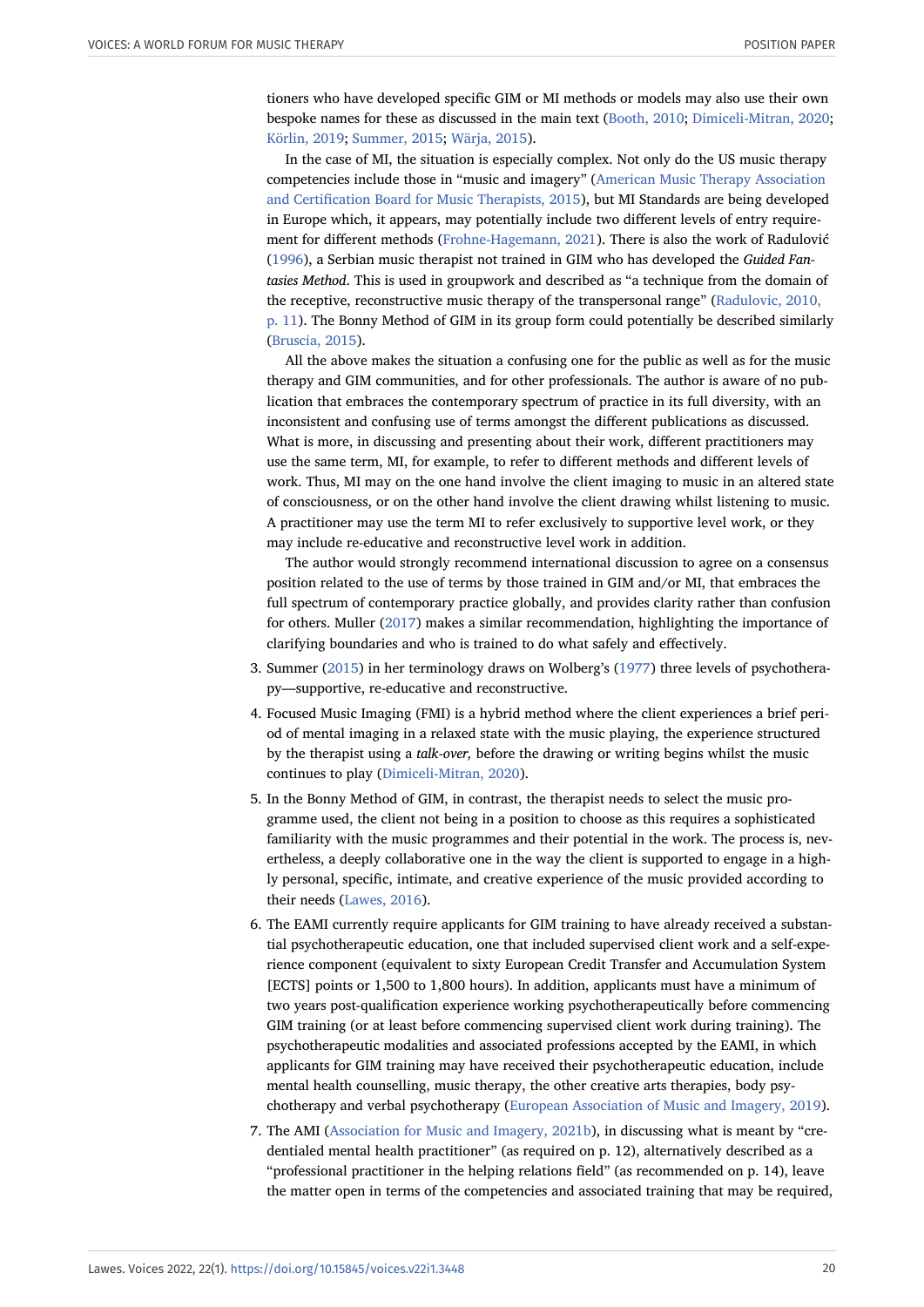the individual trainer and trainee to agree this. In giving examples, the Training Standards refer to the possibility of a trainee having acquired, or acquiring during training, "professional qualifications as a music therapist, psychotherapist, psychologist, spiritual director, etc." (p. 12).

The EAMI Training Standards [\(2019](#page-22-9)) in contrast, clarify the specific psychotherapeutic competencies required before commencing GIM training (see note 6). The emphasis on psychotherapy seems to reflect the nature of much of the work carried out in Europe in clinical settings, where a spectrum of different methods may be employed which the Training Standards also embrace ([Bonde, 2017](#page-22-3); [Moe & Lund, 2017\)](#page-23-2). There is, however, ongoing discussion about the merits of, and problems associated with, defining GIM as psychotherapy in Europe ([European Association of Music and Imagery, 2021a\)](#page-22-0).

The AMI do not define GIM to be psychotherapeutic in nature, the AMI Training Standards ([Association for Music and Imagery, 2021b](#page-21-0)) also differing from those of the EAMI in being exclusively concerned with training in the Bonny Method of GIM. The suggestion of a spiritual director potentially being able to qualify in GIM, seems to encompass an understanding of the Bonny Method not simply being a modality of psychotherapeutic work, but also/alternatively a modality of healing, self-development, and/or spiritual exploration ([Br](#page-22-1)[uscia, 2015\)](#page-22-1).

In the author's view, a difficulty with the AMI's more open, flexible approach to what is required for training, relates to the method being a powerful one with considerable risks for the client in an altered state of consciousness, whatever the orientation of the work is intended to be. Preventing, recognizing, and properly handling these risks is of vital importance in terms of safe and ethical practice [\(Bruscia, 2015\)](#page-22-1). It is in relation to this that, arguably, psychotherapeutic competencies (and previous clinical experience) should be required of all those who intend to train in GIM (where the specifics of this could nevertheless potentially be clarified avoiding the word psychotherapy given the difficulties this causes in some countries). Alternatively, more extensive GIM trainings could be developed for practitioners without a suitable training background to impart the necessary foundational competencies [\(Grewe, 2021](#page-22-19)).

The EAMI has recently begun to consider that the psychotherapeutic prerequisites for training in GIM and MI set out in its Training Standards ([European Association of Music](#page-22-9) [and Imagery, 2019](#page-22-9)) may not be required for training in "low threshold" forms of MI. It is, however, also recognized that this is potentially risking client safety because "inexperienced practitioners can easily get overwhelmed by a client's suddenly emerging repressed conflicts or by his or her traumatic experiences that are breaking through. And it is too short thought to advise the client in such a situation to find a psychotherapist (what if no one is available?) and who helps the practitioner in the situation?" (Frohne-Hagemann, 2021, pp. 4–5).

In view of the serious nature of the risks involved for both clients and therapists when the latter is insufficiently well trained ([Bruscia, 2015](#page-22-1); [UK Parliament: Hansard, 1997, col](#page-24-7)[umn 2028\)](#page-24-7), the author strongly suggests that the requirements to train in both MI and GIM be discussed internationally so as to agree a consensus position which is clear, unambiguous and consistent between the organizations, and can be tied to an agreed use of terms and associated clarification about who is trained to do what safely and effectively [\(Muller,](#page-23-14) [2017](#page-23-14)).

- <span id="page-20-0"></span>8. See note 1.
- <span id="page-20-1"></span>9. The situation is, of course, variable dependent on the country. In the former East Germany, for example, Schwabe's "Regulative Music Therapy" [\(Frohne-Hagemann, 2007](#page-22-13); [Voigt,](#page-24-14) [2010](#page-24-14)), a receptive music therapy approach, was one of the most important methods taught. Following unification, because a tradition of receptive music therapy practice had been established in East Germany, the full GIM training became accepted as a postgraduate training in music therapy by the German Music Therapy Association. This was for those already qualified in music therapy, psychotherapy, psychiatry, art therapy, etc. Thus in Germany, a licenced psychotherapist with additional training in GIM but not in other kinds of music therapy could call themself a music therapist (music therapy not regulated by law in the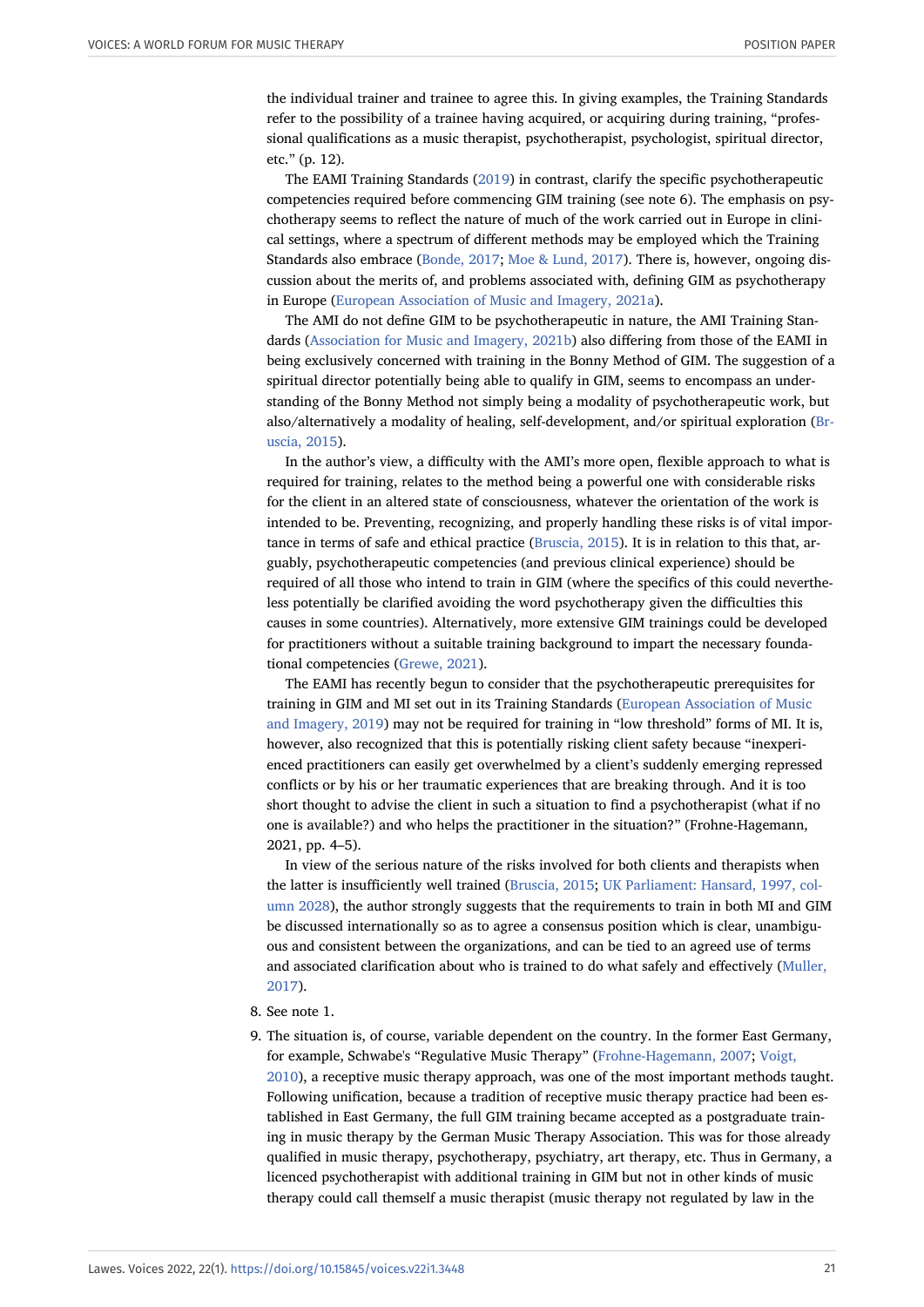country in any case). This possibility resulted from the unique way music therapy had evolved in the country where open discussion in the German music therapy associations took place to come to an agreement about the matter (Dr. Carola Maack, personal communication, January 16, 2022). Whilst the organizations in any country could potentially come to such an agreement, for the reasons explored in the article the author considers that GIM training alone is generally best not identified as a training in music therapy. It is in any case unlikely that there will ever be international agreement about the matter given the legal situation in some countries as discussed. Furthermore, even in Germany, active music therapy approaches are the ones most often used in contemporary practice ([Deutsche](#page-22-20) [Musiktherapeutische Gesellschaft, 2022](#page-22-20)), the competencies needed for this distinct from the specialist, advanced level competencies required to practice GIM.

- <span id="page-21-4"></span>10. See note 7.
- <span id="page-21-5"></span>11. The Appalachian State University in the US provides the full GIM training which may be undertaken as part of the Master in Music Therapy degree, which in the US constitutes advanced-level training in music therapy ([Appalachian State University, 2022\)](#page-21-11). Level I is required for the MMT, but students have the option of specializing in GIM and may complete GIM training as a substantial part of their course plan. The full GIM training is rarely completed in full before the student finishes the Masters, but it is all offered within the university's music therapy training program (Tim Honig, personal communication, February 4, 2022).
- <span id="page-21-7"></span>12. The Korean Association for Music and Imagery (KAMI) does not endorse, register, or accredit practitioners, its members AMI-endorsed practitioners. KAMI does, nevertheless, publish a Code of Ethics and grievance procedure (Jung Pyo Moon, KAMI President, personal communication, September 17, 2021).
- <span id="page-21-8"></span>13. It can be added here that the public are unlikely to understand the nature of GIM without clear explanation. The term Guided Imagery and Music itself, whether in English or translated, does not explain what the method involves. Prospective clients may indeed be misled by the associations they have with the individual words 'guided' and 'imagery,' and with the phrase 'guided imagery,' for example. The uninformed public are likely to have little if any understanding of what imagery means in GIM, and that GIM involves listening to recorded music in an altered state. Even if they do understand this, they may assume that the method involves directive rather than non-directive guiding. All this and more needs to be explained, so that potential clients can make an informed choice whether to try GIM.
- <span id="page-21-9"></span>14. See note 13.
- <span id="page-21-10"></span>15. See note 9.

#### References

- <span id="page-21-3"></span>American Music Therapy Association (AMTA) and Certification Board for Music Therapists (CBMT) (2015). *Scope of music therapy practice*. [https://www.musictherapy.org/assets/1/7/](https://www.musictherapy.org/assets/1/7/CBMT_AMTA_Scope_of_Music_Therapy_Practice.pdf) [CBMT\\_AMTA\\_Scope\\_of\\_Music\\_Therapy\\_Practice.pdf](https://www.musictherapy.org/assets/1/7/CBMT_AMTA_Scope_of_Music_Therapy_Practice.pdf)
- <span id="page-21-11"></span>Appalachian State University. (2022). *Music Therapy: The Master of Music Therapy Degree: Training in the Bonny Method of Guided Imagery and Music (GIM)*. <https://musicgraduate.appstate.edu/programs/16>
- <span id="page-21-2"></span>Association for Music and Imagery. (2005). *Bonny Method Resources. Spring 2005 newsletter*, 18(2).
- <span id="page-21-1"></span>Association for Music and Imagery. (2021a). *AMI, competencies, training program standards, and procedures for the Bonny Method of GIM (Revised November 4, 2021; Effective Dec. 1, 2021)*.
- <span id="page-21-0"></span>Association for Music and Imagery. (2021b). *Bonny Method Resources. Fall 2021 newsletter*, 34(2).
- <span id="page-21-6"></span>Association for Music and Imagery. (2021c). *Frequently asked questions: What is the Bonny Method?*. <https://ami-bonnymethod.org/index.php/about/faq>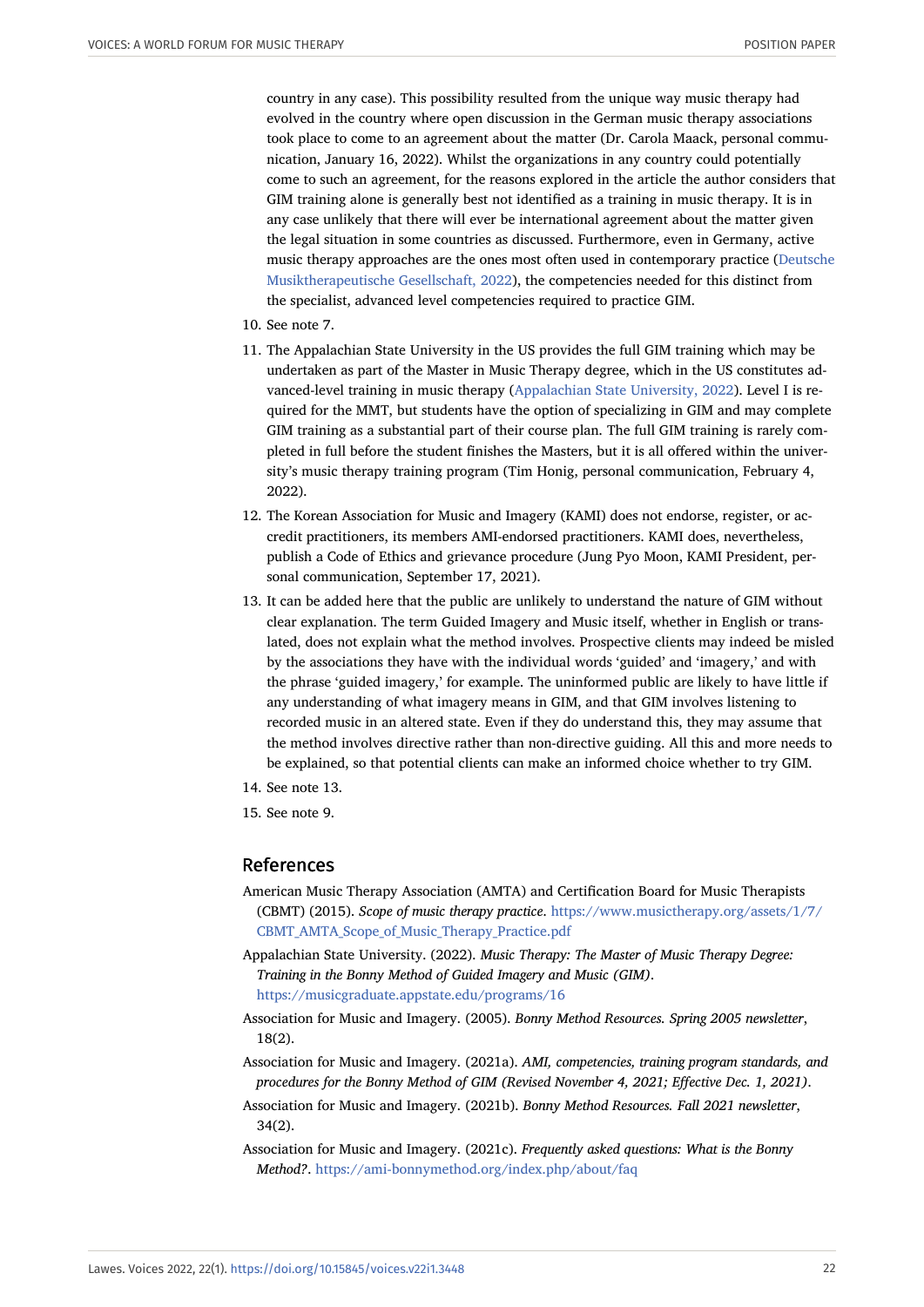- <span id="page-22-14"></span>Baker, F., & Wigram, T. (Eds.). (2005). *Songwriting: Methods, techniques and clinical applications for music therapy clinicians, educators and students.* Jessica Kingsley Publishers.
- Bonde, L. O. (2015). The Bonny Method of Guided Imagery and Music (GIM) in Europe. *Approaches: Music Therapy & Special Music Education, Special Issue 7*(1), 86–90. [https://approaches.gr/wp-content/uploads/2015/08/](https://approaches.gr/wp-content/uploads/2015/08/10-Approaches_712015_Bonde_Article.pdf) [10-Approaches\\_712015\\_Bonde\\_Article.pdf](https://approaches.gr/wp-content/uploads/2015/08/10-Approaches_712015_Bonde_Article.pdf)
- <span id="page-22-3"></span>Bonde, L. O. (2017). The future of the Bonny Method: A perspective on Danish practice with a forecast to the future. *Approaches: An Interdisciplinary Journal of Music Therapy, Special Issue* 9(2), 300–305. [https://approaches.gr/wp-content/uploads/2017/12/](https://approaches.gr/wp-content/uploads/2017/12/9-Approaches-9-2-2017-bonde-a20171222.pdf) [9-Approaches-9-2-2017-bonde-a20171222.pdf](https://approaches.gr/wp-content/uploads/2017/12/9-Approaches-9-2-2017-bonde-a20171222.pdf)
- <span id="page-22-7"></span>Booth, J. (2010). Music, Drawing, and Narrative: An adaptation of the Bonny Method of Guided Imagery and Music*. Journal of the Association for Music and Imagery*, 10, 55–74.
- <span id="page-22-15"></span>British Association for Music Therapy. (2021). *Guidelines on professional titles for music therapists.*
- <span id="page-22-17"></span>Bruscia, K. E. (1998). An introduction to music psychotherapy. In Bruscia, K. E. (Ed.), *The dynamics of music psychotherapy* (pp. 1–16). Barcelona Publishers.
- <span id="page-22-18"></span>Bruscia, K. E. (2002). The boundaries of Guided Imagery and Music and the Bonny Method. In K. Bruscia and D. Grocke (Eds.), *The Bonny Method and beyond* (pp. 37–62). Barcelona Publishers.
- <span id="page-22-12"></span><span id="page-22-1"></span>Bruscia, K. E. (2015). *Notes on the practice of Guided Imagery and Music*. Barcelona Publishers.
- Cohen, N. S. (2018). *Advanced methods of music therapy practice: Analytical music therapy, the Bonny Method of Guided Imagery and Music, Nordoff-Robbins music therapy, and vocal psychotherapy.* Jessica Kingsley Publishers.
- <span id="page-22-20"></span>Deutsche Musiktherapeutische Gesellschaft (DMtG). (2022). *Was ist musiktherapie?*. <https://www.musiktherapie.de/musiktherapie/was-ist-musiktherapie/>
- <span id="page-22-8"></span>Dimiceli-Mitran, L. (2020). Focused Music Imagery (FMI): Pathway through the psyche, supportive and re-educative case examples. *Journal of the Association for Music and Imagery, 17*, 37–54.
- <span id="page-22-9"></span>European Association of Music and Imagery. (2019). *The European Association for Music and Imagery (EAMI) Standards for Training in Guided Imagery and Music (GIM). Re-revised version 07.08. 2019.*
- <span id="page-22-0"></span>European Association of Music and Imagery. (2021a). *Newsletter, June 2021.*
- <span id="page-22-16"></span>European Association of Music and Imagery. (2021b). *What is GIM?*. [https://www.music-and](https://www.music-and-imagery.eu/what-is-gim)[imagery.eu/what-is-gim](https://www.music-and-imagery.eu/what-is-gim)
- European Music Therapy Confederation (EMTC) (2018). *Statement of Policy, September 9, 2018.*
- <span id="page-22-13"></span><span id="page-22-11"></span><span id="page-22-2"></span>Fincher, S. (2010). *Creating Mandalas for insight, healing and self-expression* (Revised ed.). Shambhala Publications.
- Frohne-Hagemann, I. (Ed.) (2007). *Receptive music therapy Theory and practice*. Reichert Verlag.
- <span id="page-22-10"></span>Frohne-Hagemann, I. (2021). *Presentation from the European Association of Music and Imagery (EAMI) members meeting, September 25, 2021:Definitions and the German situation*. European Association of Music and Imagery.
- <span id="page-22-6"></span>Fuglestad, S. (2019). The development of music programs in Europe and beyond. In D. E. Grocke (Ed.), *Guided Imagery and Music: The Bonny Method and beyond (2nd ed.,* pp. 591–608). Barcelona Publishers.
- <span id="page-22-19"></span>Grewe, G. (2021). *Presentation from the European Association of Music and Imagery (EAMI) members meeting, September 25, 2021.* European Association of Music and Imagery.
- <span id="page-22-5"></span>Grocke, D. E. (2019a). Appendices: Music programs developed by GIM practitioners. In D. E. Grocke (Ed.), *Guided Imagery and Music: The Bonny Method and beyond (2nd ed., pp*. 837–848). Barcelona Publishers.
- <span id="page-22-4"></span>Grocke, D. E. (2019b). Helen Bonny's music programs. In D. E. Grocke (Ed.), *Guided Imagery and Music: The Bonny Method and beyond* (2nd ed., pp. 72–102). Barcelona Publishers.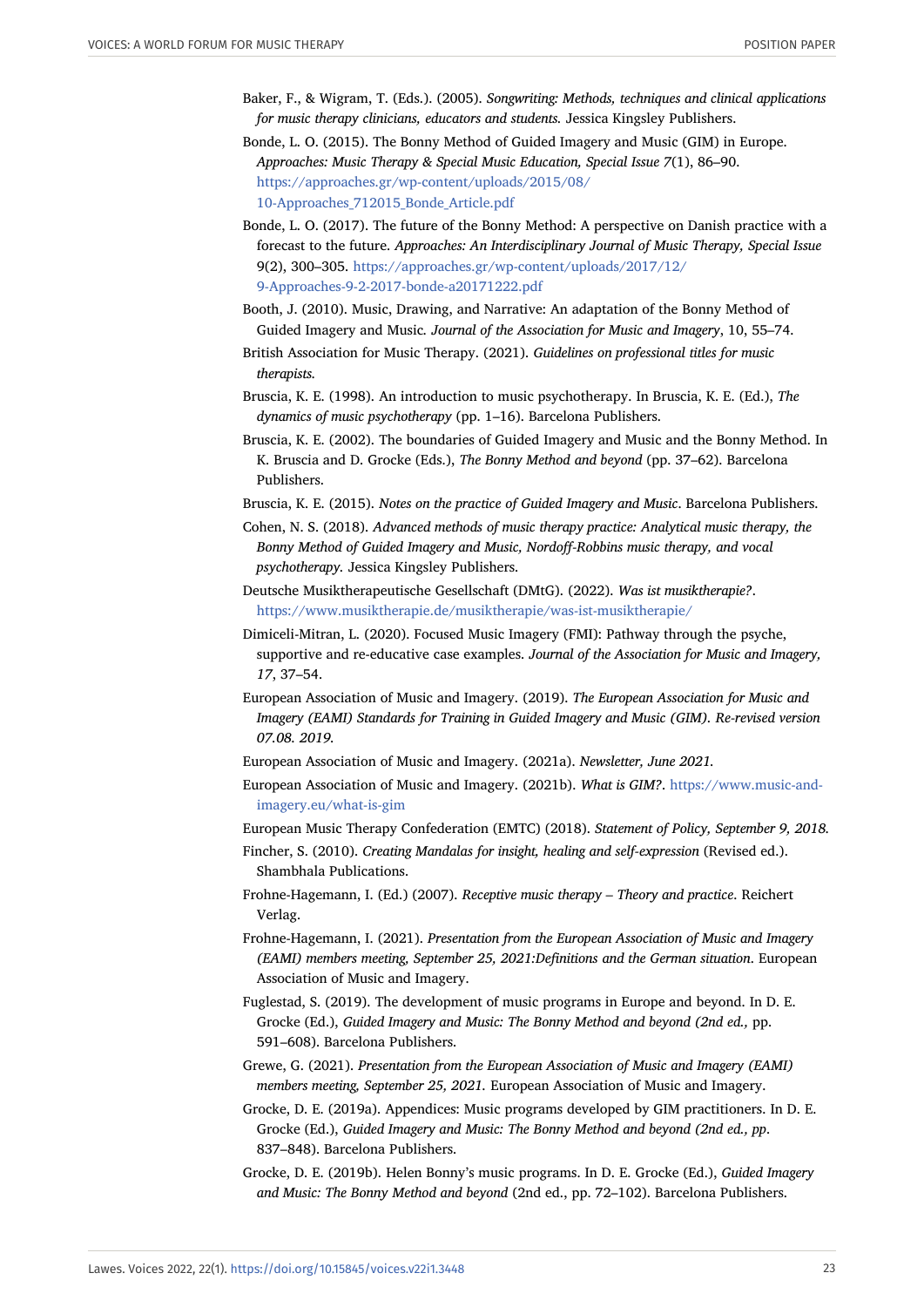- <span id="page-23-0"></span>Grocke, D., & Moe, T. (Eds.) (2015). *Guided Imagery & Music (GIM) and music imagery methods for individual and group therapy.* Jessica Kingsley Publishers.
- <span id="page-23-9"></span>Grocke, D., & Wigram, T. (Eds.) (2007). *Receptive methods in music therapy: Techniques and clinical applications for music therapy clinicians, educators and students.* Jessica Kingsley Publishers.
- <span id="page-23-13"></span><span id="page-23-4"></span>Korean Association for Music and Imagery. (2021). *Home*. <http://www.gimkorea.or.kr/>
- Körlin D. (2019). Music breathing. In D. E. Grocke (Ed.), *Guided Imagery and Music: The Bonny Method and beyond* (2nd ed., pp. 652–679). Barcelona Publishers.
- <span id="page-23-17"></span>Lawes, M. J. (2016). Perspectives on the real, the imaginary and the music in GIM. *Journal of the Association for Music and Imagery,* 15, 93–124.
- <span id="page-23-5"></span>Lawes, M. (2017). Book review: "Variations in Guided Imagery and Music: Taking a closer look" (Bryan Muller). *Approaches: An Interdisciplinary Journal of Music Therapy, Special Issue9*(2), 375–381. [https://approaches.gr/wp-content/uploads/2017/12/](https://approaches.gr/wp-content/uploads/2017/12/17-Approaches-9-2-2017-lawes-br20171222.pdf) [17-Approaches-9-2-2017-lawes-br20171222.pdf](https://approaches.gr/wp-content/uploads/2017/12/17-Approaches-9-2-2017-lawes-br20171222.pdf)
- <span id="page-23-10"></span>Leglislation.gov.uk. (2002). *The Health Professions Order 2001: UK Statutory Instruments 2002* (254). <https://www.legislation.gov.uk/uksi/2002/254/contents/made>
- <span id="page-23-2"></span>Moe, T., & Lund, S. T. (2017). In search of the lost grail: An interview with Torben Moe. *Approaches: An Interdisciplinary Journal of Music Therapy, Special Issue9*(2), 359–366. [https://approaches.gr/wp-content/uploads/2017/12/15-Approaches-9-2-2017-moe](https://approaches.gr/wp-content/uploads/2017/12/15-Approaches-9-2-2017-moe-i20171222.pdf)[i20171222.pdf](https://approaches.gr/wp-content/uploads/2017/12/15-Approaches-9-2-2017-moe-i20171222.pdf)
- <span id="page-23-6"></span>Montgomery, E. (2015). An Interview with Denise Grocke: Discussing GIM and its adaptations. *Voices: A World Forum for Music Therapy 15*(2). [https://voices.no/index.php/voices/article/](https://voices.no/index.php/voices/article/view/2277) [view/2277](https://voices.no/index.php/voices/article/view/2277)
- <span id="page-23-1"></span>Muller, B. (2014). *Variations in Guided Imagery and Music: Taking a closer look*. Barcelona Publishers.
- <span id="page-23-14"></span>Muller, B. (2017). Guided Imagery and Music: A survey of current practices. In *Research Symposium Proceedings, 24th International Association for Music & Imagery Conference*, June 14–17, 2017 (pp. 40–45). [http://ami-bonnymethod.org/images/uploads/articles/](http://ami-bonnymethod.org/images/uploads/articles/2017_Research_Symposium_Bryan_Muller.pdf) [2017\\_Research\\_Symposium\\_Bryan\\_Muller.pdf](http://ami-bonnymethod.org/images/uploads/articles/2017_Research_Symposium_Bryan_Muller.pdf)
- <span id="page-23-8"></span>Music and Imagery Association of Australia. (2020). *Code of ethics, standards of practice, and by-laws*. [http://www.musicandimagery.org.au/uploads/4/9/0/6/4906406/](http://www.musicandimagery.org.au/uploads/4/9/0/6/4906406/miaa_code_of_ethics_version_4_2020.pdf) miaa code of ethics version 4 2020.pdf
- <span id="page-23-12"></span>Music and Imagery Association of Australia. (2021a). *Home*. <http://www.musicandimagery.org.au/>
- <span id="page-23-11"></span>Music and Imagery Association of Australia. (2021b). *What is GIM?*. <http://www.musicandimagery.org.au/what-is-gim.html>
- <span id="page-23-3"></span>Ng, W. M. (2019). Chinese GIM music programs. In D. E. Grocke (Ed.), *Guided Imagery and Music: The Bonny Method and beyond* (2nd ed., pp. 560–574). Barcelona Publishers.
- <span id="page-23-7"></span>Paik-Maier, S. (2017). *An exploratory study of the processes of Supportive Music and Imagery therapy conducted in South Korea* [Doctoral dissertation, The Tavistock and Portman Foundation and the University of East London]. Tavistock and Portman repository. [http://repository.tavistockandportman.ac.uk/1798/1/Paik-](http://repository.tavistockandportman.ac.uk/1798/1/Paik-Maier%20%20-%20An%20exploratory.pdf)[Maier%20%20-%20An%20exploratory.pdf](http://repository.tavistockandportman.ac.uk/1798/1/Paik-Maier%20%20-%20An%20exploratory.pdf)
- <span id="page-23-15"></span>Radulovic, R. (1996). *The using of music therapy in treatment of depressive disorders* [Master Thesis, University of Belgrade]. [https://www.wfmt.info/Musictherapyworld/modules/](https://www.wfmt.info/Musictherapyworld/modules/archive/dissertations/pdfs/Master_Radulovic_1996.pdf) [archive/dissertations/pdfs/Master\\_Radulovic\\_1996.pdf](https://www.wfmt.info/Musictherapyworld/modules/archive/dissertations/pdfs/Master_Radulovic_1996.pdf)
- <span id="page-23-16"></span>Radulovic, R. (2010). Qualitative analysis of the Analytical Music Listening (ALM) music selection – The Guided Fantasies Method (GFM). *Book of abstracts and programme for the VIII European music therapy congress: Evidence for music therapy research, practice & education*, Cadiz (Spain) May 5–9, 2010. [https://www.academia.edu/764454/](https://www.academia.edu/764454/%E2%80%8BEvidence_for_Music_Therapy_Practice_Research_and_Education_Book_of_Abstracts_and_%E2%80%8BProgramme_of_the_VIII_European_Music_Therapy_Congress) [Evidence\\_for\\_Music\\_Therapy\\_Practice\\_Research\\_and\\_Education\\_Book\\_of\\_Abstracts\\_and\\_](https://www.academia.edu/764454/%E2%80%8BEvidence_for_Music_Therapy_Practice_Research_and_Education_Book_of_Abstracts_and_%E2%80%8BProgramme_of_the_VIII_European_Music_Therapy_Congress) Programme of the VIII European Music Therapy Congress